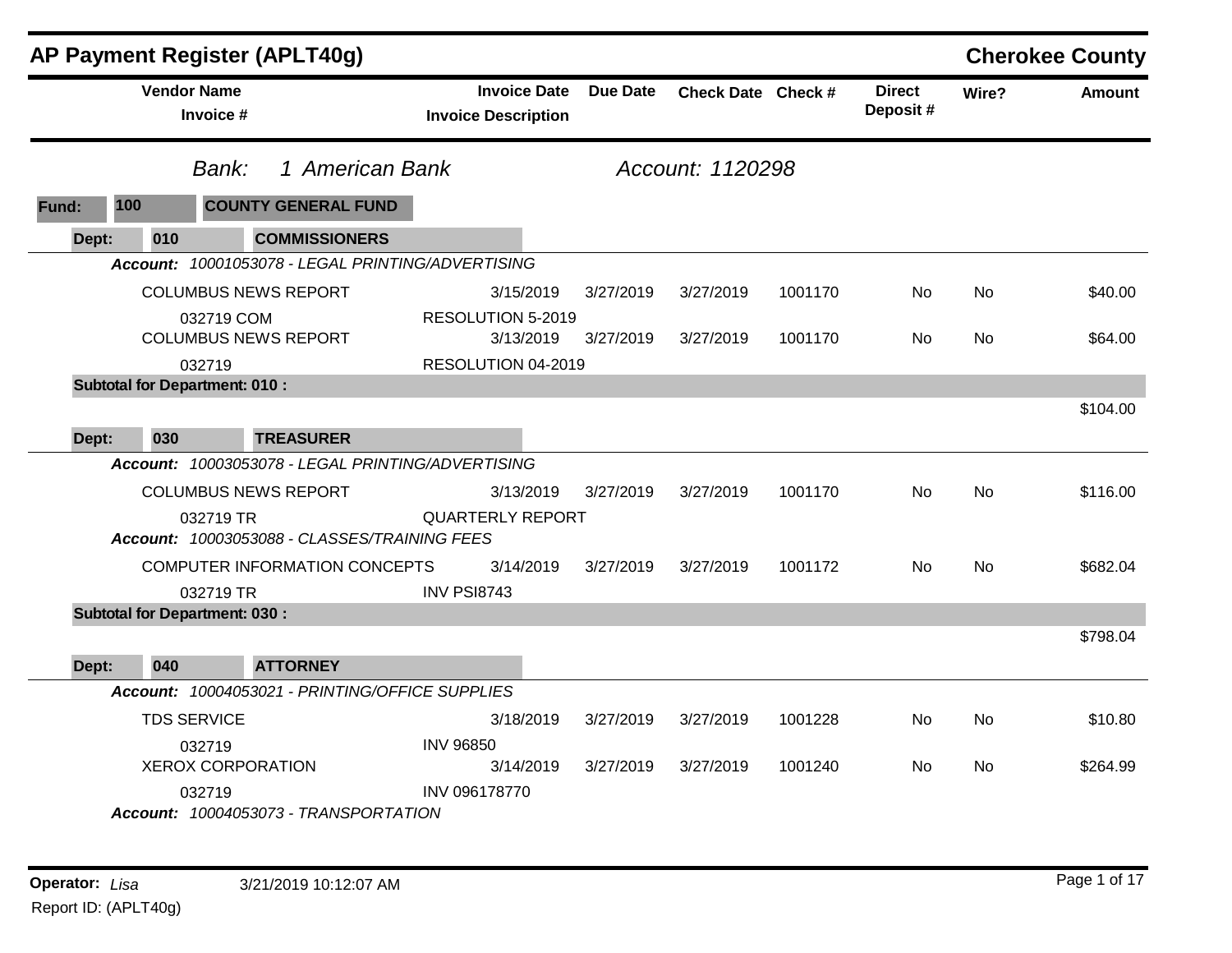|                       |                                                | AP Payment Register (APLT40g)                     |                                                   |                 |                    |         |                           |       | <b>Cherokee County</b> |
|-----------------------|------------------------------------------------|---------------------------------------------------|---------------------------------------------------|-----------------|--------------------|---------|---------------------------|-------|------------------------|
|                       | <b>Vendor Name</b><br>Invoice #                |                                                   | <b>Invoice Date</b><br><b>Invoice Description</b> | <b>Due Date</b> | Check Date Check # |         | <b>Direct</b><br>Deposit# | Wire? | <b>Amount</b>          |
|                       | <b>JACOB CONARD</b>                            |                                                   | 3/18/2019                                         | 3/27/2019       | 3/27/2019          | 1001192 | No                        | No    | \$28.33                |
|                       | 032719<br><b>JACOB CONARD</b>                  |                                                   | <b>REIMB TRAVEL EXPENSE</b><br>3/18/2019          | 3/27/2019       | 3/27/2019          | 1001192 | No                        | No    | \$20.23                |
|                       | 032719                                         | Account: 10004053078 - LEGAL PRINTING/ADVERTISING | <b>REIMB TRAVEL EXPENSE</b>                       |                 |                    |         |                           |       |                        |
|                       |                                                | <b>GATEHOUSE MEDIA, INC</b>                       | 3/14/2019                                         | 3/27/2019       | 3/27/2019          | 1001189 | No                        | No    | \$159.80               |
|                       | 032719                                         | <b>GATEHOUSE MEDIA, INC</b>                       | ACCT 19036, 8518<br>3/14/2019                     | 3/27/2019       | 3/27/2019          | 1001189 | No                        | No    | \$121.12               |
|                       | 032719                                         | <b>GATEHOUSE MEDIA, INC</b>                       | ACCT 19036, 8518<br>3/14/2019                     | 3/27/2019       | 3/27/2019          | 1001189 | No                        | No    | \$157.00               |
|                       | 032719                                         | Account: 10004053089 - OTHER CONTRACTUAL          | ACCT 19036, 8518                                  |                 |                    |         |                           |       |                        |
|                       |                                                | THOMSON REUTERS - WEST                            | 3/14/2019                                         | 3/27/2019       | 3/27/2019          | 1001232 | No                        | No    | \$260.09               |
|                       | 032719<br><b>Subtotal for Department: 040:</b> |                                                   | INV 829873654                                     |                 |                    |         |                           |       |                        |
|                       |                                                |                                                   |                                                   |                 |                    |         |                           |       | \$1,022.36             |
| Dept:                 | 060                                            | <b>SHERIFF &amp; JAIL</b>                         |                                                   |                 |                    |         |                           |       |                        |
|                       |                                                | Account: 10006053002 - SALARIES                   |                                                   |                 |                    |         |                           |       |                        |
|                       | JIMMY D OBERBECK                               |                                                   | 3/18/2019                                         | 3/27/2019       | 3/27/2019          | 1001194 | No                        | No    | \$256.25               |
|                       | 032719                                         | Account: 10006053021 - PRINTING/OFFICE SUPPLIES   | <b>CONTRACT LABOR</b>                             |                 |                    |         |                           |       |                        |
|                       |                                                | QUILL CORPORATION                                 | 3/13/2019                                         | 3/27/2019       | 3/27/2019          | 1001218 | No                        | No    | \$418.17               |
|                       | 0327191<br>QUILL CORPORATION                   |                                                   | <b>INV 5427591</b><br>3/13/2019                   | 3/27/2019       | 3/27/2019          | 1001218 | No.                       | No    | \$109.98               |
|                       | 032719<br><b>CINTAS CORP</b>                   |                                                   | INV 5413099<br>3/13/2019                          | 3/27/2019       | 3/27/2019          | 1001166 | No                        | No    | \$76.90                |
|                       | 032719<br><b>CINTAS CORP</b>                   |                                                   | INV 8404032772<br>3/18/2019                       | 3/27/2019       | 3/27/2019          | 1001166 | No                        | No    | \$68.95                |
|                       | 032719 SH                                      |                                                   | INV 8404058119                                    |                 |                    |         |                           |       |                        |
| <b>Operator:</b> Lisa |                                                | 3/21/2019 10:12:07 AM                             |                                                   |                 |                    |         |                           |       | Page 2 of 17           |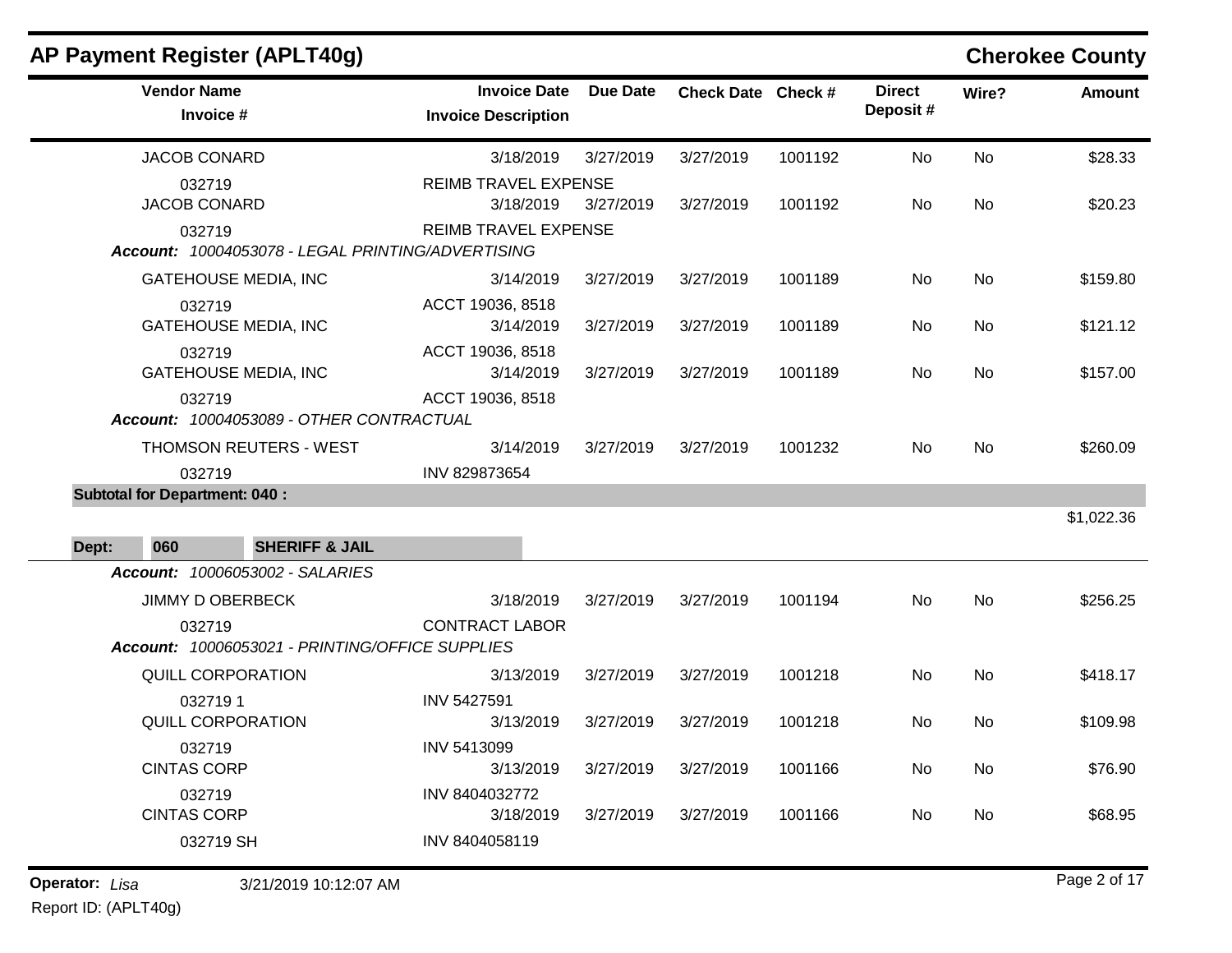| AP Payment Register (APLT40g)                          |                                                          |                 |                    |         |                           |       | <b>Cherokee County</b> |
|--------------------------------------------------------|----------------------------------------------------------|-----------------|--------------------|---------|---------------------------|-------|------------------------|
| <b>Vendor Name</b><br>Invoice #                        | <b>Invoice Date</b><br><b>Invoice Description</b>        | <b>Due Date</b> | Check Date Check # |         | <b>Direct</b><br>Deposit# | Wire? | <b>Amount</b>          |
| Account: 10006053022 - EMPLOYEE UNIFORMS/ACCESSORIES   |                                                          |                 |                    |         |                           |       |                        |
| SOUTHERN UNIFORM & EQUIPMENT                           | 3/14/2019                                                | 3/27/2019       | 3/27/2019          | 1001226 | No                        | No    | \$14.00                |
| 032719<br>Account: 10006053025 - PARTS/VEHICLE REPAIRS | <b>INV 83035</b>                                         |                 |                    |         |                           |       |                        |
| <b>FRANK FLETCHER DODGE</b>                            | 3/13/2019                                                | 3/27/2019       | 3/27/2019          | 1001186 | No                        | No    | \$109.65               |
| 032719<br>JAY HATFIELD CHEVROLET                       | <b>INV 115124</b><br>3/14/2019                           | 3/27/2019       | 3/27/2019          | 1001193 | No                        | No    | \$36.39                |
| 032719<br>PITTSBURG AUTO & GLASS LLC                   | INV 16180, 16172, 16186<br>3/14/2019                     | 3/27/2019       | 3/27/2019          | 1001217 | No                        | No    | \$50.00                |
| 032719<br>PITTSBURG AUTO & GLASS LLC                   | INV 2382, 2387, 2392<br>3/14/2019                        | 3/27/2019       | 3/27/2019          | 1001217 | No                        | No    | \$50.00                |
| 032719<br>PITTSBURG AUTO & GLASS LLC                   | INV 2382, 2387, 2392<br>3/14/2019                        | 3/27/2019       | 3/27/2019          | 1001217 | No                        | No    | \$135.00               |
| 032719<br>JAY HATFIELD CHEVROLET                       | INV 2382, 2387, 2392<br>3/14/2019                        | 3/27/2019       | 3/27/2019          | 1001193 | No                        | No    | \$99.05                |
| 032719<br>NATALINIS AUTOMOTIVE                         | INV 16180, 16172, 16186<br>3/13/2019                     | 3/27/2019       | 3/27/2019          | 1001211 | No                        | No    | \$89.23                |
| 032719 SH<br>JAY HATFIELD CHEVROLET                    | INV 696253<br>3/14/2019                                  | 3/27/2019       | 3/27/2019          | 1001193 | No                        | No    | \$35.56                |
| 032719<br>KANSASLAND TIRE OF PITTSBURG                 | INV 16180, 16172, 16186<br>3/13/2019                     | 3/27/2019       | 3/27/2019          | 1001198 | No                        | No    | \$592.80               |
| 032719<br>NATALINIS AUTOMOTIVE                         | <b>INV 186108</b><br>3/13/2019                           | 3/27/2019       | 3/27/2019          | 1001211 | No                        | No    | \$36.06                |
| 032719<br>NATALINIS AUTOMOTIVE                         | INV 695736, 695840, 695933, 695486 (CREDIT)<br>3/13/2019 | 3/27/2019       | 3/27/2019          | 1001211 | No                        | No.   | (\$66.00)              |
| 032719<br>NATALINIS AUTOMOTIVE                         | INV 695736, 695840, 695933, 695486 (CREDIT)<br>3/13/2019 | 3/27/2019       | 3/27/2019          | 1001211 | No                        | No    | \$10.80                |
| 032719<br>KANSASLAND TIRE OF PITTSBURG                 | INV 695736, 695840, 695933, 695486 (CREDIT)<br>3/19/2019 | 3/27/2019       | 3/27/2019          | 1001198 | No                        | No    | \$592.80               |
| 032719 SH                                              | <b>INV 186297</b>                                        |                 |                    |         |                           |       |                        |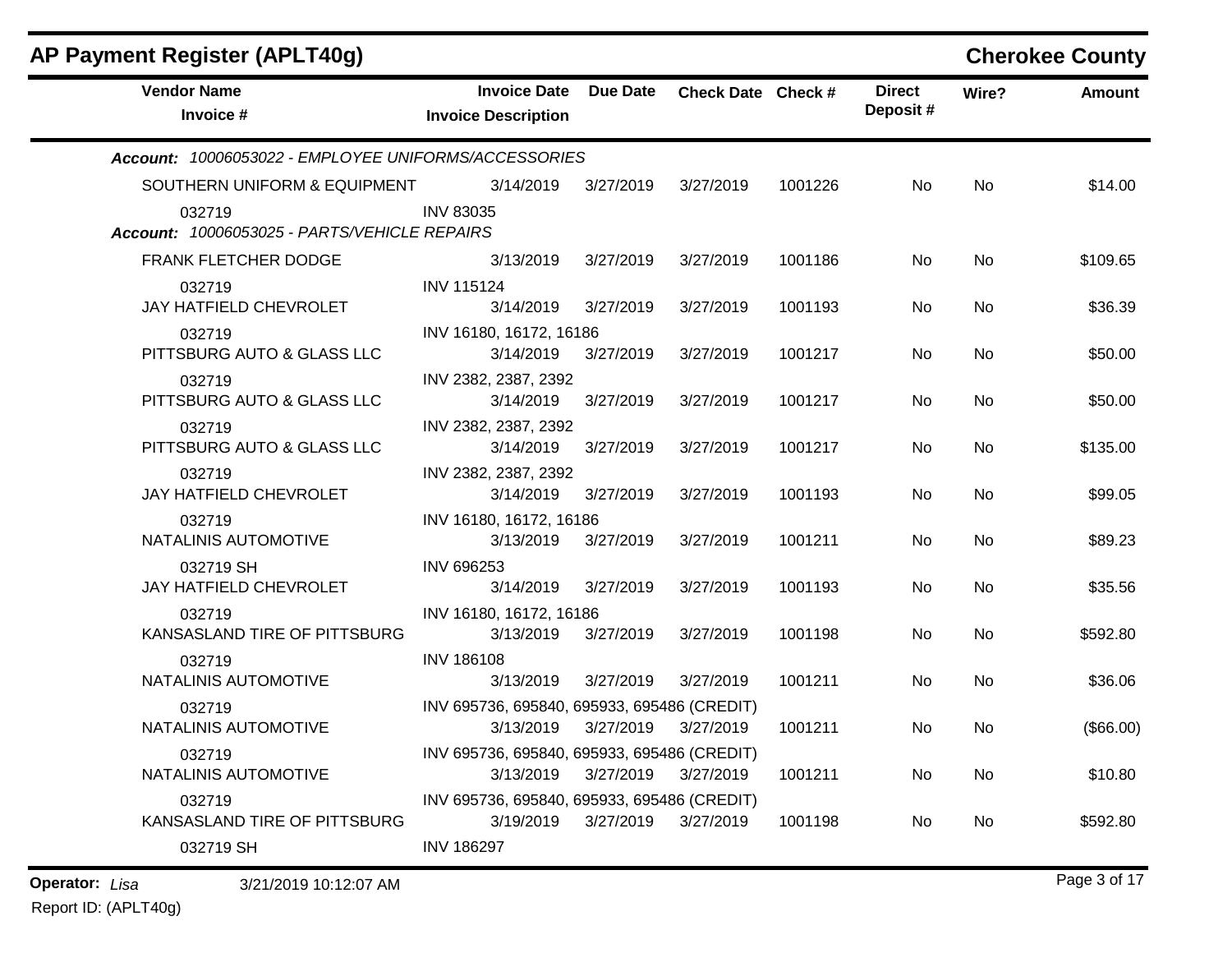| AP Payment Register (APLT40g)                                |                                                   |                 |                    |         |                           |           | <b>Cherokee County</b> |
|--------------------------------------------------------------|---------------------------------------------------|-----------------|--------------------|---------|---------------------------|-----------|------------------------|
| <b>Vendor Name</b><br>Invoice #                              | <b>Invoice Date</b><br><b>Invoice Description</b> | <b>Due Date</b> | Check Date Check # |         | <b>Direct</b><br>Deposit# | Wire?     | <b>Amount</b>          |
| NATALINIS AUTOMOTIVE                                         | 3/13/2019                                         | 3/27/2019       | 3/27/2019          | 1001211 | No                        | <b>No</b> | \$36.06                |
| 032719                                                       | INV 695736, 695840, 695933, 695486 (CREDIT)       |                 |                    |         |                           |           |                        |
| NATALINIS AUTOMOTIVE                                         | 3/18/2019                                         | 3/27/2019       | 3/27/2019          | 1001211 | No.                       | No.       | \$10.80                |
| 032719 SH2<br>NATALINIS AUTOMOTIVE                           | <b>INV 696827</b><br>3/14/2019                    | 3/27/2019       | 3/27/2019          | 1001211 | No                        | <b>No</b> | \$112.51               |
| 032719 SH1<br>Account: 10006053040 - JANITORIAL SUPPLIES     | <b>INV 695394</b>                                 |                 |                    |         |                           |           |                        |
| <b>HENRY KRAFT INC</b>                                       | 3/18/2019                                         | 3/27/2019       | 3/27/2019          | 1001190 | No.                       | <b>No</b> | \$698.04               |
| 032719 SH<br>TRUE VALUE COLUMBUS                             | INV 280242,<br>3/18/2019                          | 3/27/2019       | 3/27/2019          | 1001235 | No.                       | No.       | \$39.98                |
| 032719 SH1<br><b>HENRY KRAFT INC</b>                         | <b>TRANS A367788</b><br>3/13/2019                 | 3/27/2019       | 3/27/2019          | 1001190 | No                        | <b>No</b> | \$87.08                |
| 032719<br>Account: 10006053072 - GAS, ELECTRIC, WATER        | <b>INV 279492</b>                                 |                 |                    |         |                           |           |                        |
| EMPIRE DISTRICT ELECTRIC COMPANY                             | 3/14/2019                                         | 3/27/2019       | 3/27/2019          | 1001178 | No.                       | <b>No</b> | \$2,787.49             |
| 032719                                                       | ACCT 643108-13-7                                  |                 |                    |         |                           |           |                        |
| KANSAS GAS SERVICE                                           | 3/14/2019                                         | 3/27/2019       | 3/27/2019          | 1001196 | No                        | No.       | \$700.13               |
| 032719 SH<br>Account: 10006053074 - TELEPHONE BILLS          | ACCT 510401545 1674911 36                         |                 |                    |         |                           |           |                        |
| <b>CENTURYLINK</b>                                           | 3/14/2019                                         | 3/27/2019       | 3/27/2019          | 1001165 | No.                       | <b>No</b> | \$173.33               |
| 032719 SH<br>COLUMBUS TELEPHONE COMPANY                      | ACCT 314237715<br>3/13/2019                       | 3/27/2019       | 3/27/2019          | 1001171 | No.                       | No.       | \$46.47                |
| 032719<br>Account: 10006053080 - MAINTENANCE/BLDGS & GROUNDS | <b>ACCT 171</b>                                   |                 |                    |         |                           |           |                        |
| TRUE VALUE COLUMBUS                                          | 3/14/2019                                         | 3/27/2019       | 3/27/2019          | 1001235 | No                        | <b>No</b> | (\$4.99)               |
| 032719 SH                                                    | TRANS A369415, A369394, A369393                   |                 |                    |         |                           |           |                        |
| NEWEGG BUSINESS, INC                                         | 3/14/2019                                         | 3/27/2019       | 3/27/2019          | 1001212 | No.                       | <b>No</b> | \$199.99               |
| 032719                                                       | INV 1301923171                                    |                 |                    |         |                           |           |                        |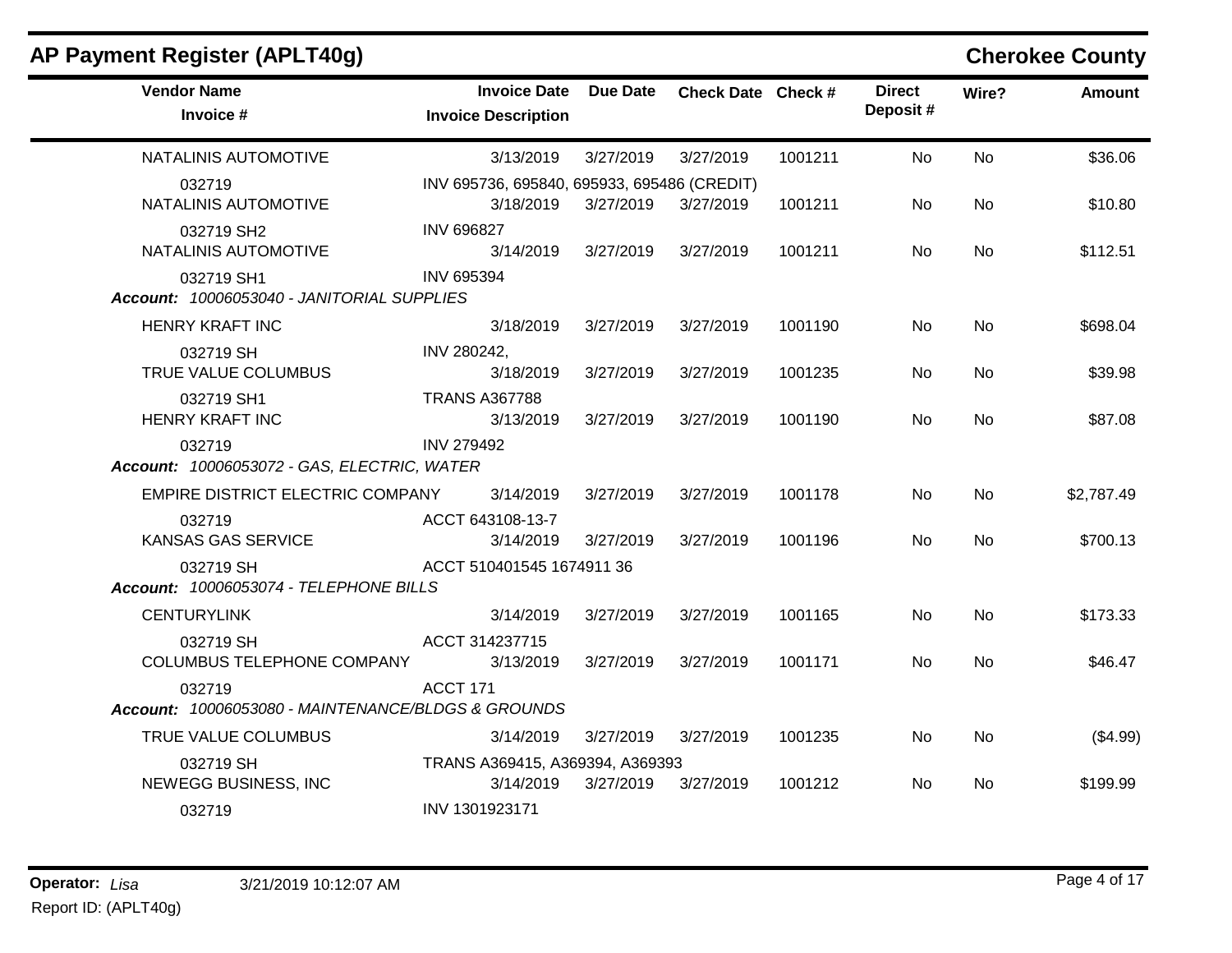| <b>AP Payment Register (APLT40g)</b>                       |                                                   |                 |                    |         |                           |                | <b>Cherokee County</b> |
|------------------------------------------------------------|---------------------------------------------------|-----------------|--------------------|---------|---------------------------|----------------|------------------------|
| <b>Vendor Name</b><br>Invoice #                            | <b>Invoice Date</b><br><b>Invoice Description</b> | <b>Due Date</b> | Check Date Check # |         | <b>Direct</b><br>Deposit# | Wire?          | <b>Amount</b>          |
| TRUE VALUE COLUMBUS                                        | 3/14/2019                                         | 3/27/2019       | 3/27/2019          | 1001235 | <b>No</b>                 | <b>No</b>      | \$9.98                 |
| 032719 SH                                                  | TRANS A369415, A369394, A369393                   |                 |                    |         |                           |                |                        |
| TRUE VALUE COLUMBUS                                        | 3/13/2019                                         | 3/27/2019       | 3/27/2019          | 1001235 | No.                       | No             | \$42.42                |
| 032719                                                     | <b>TRANS A369091</b>                              |                 |                    |         |                           |                |                        |
| BUTCH'S PEST CONTROL SERVICE                               | 3/18/2019                                         | 3/27/2019       | 3/27/2019          | 1001164 | No                        | No.            | \$75.00                |
| 032719                                                     | INV 19267670                                      |                 |                    |         |                           |                |                        |
| TRUE VALUE COLUMBUS                                        | 3/14/2019                                         | 3/27/2019       | 3/27/2019          | 1001235 | No                        | <b>No</b>      | \$17.26                |
| 032719 SH<br>Account: 10006053083 - EQUIPMENT LEASE/RENTAL | TRANS A369415, A369394, A369393                   |                 |                    |         |                           |                |                        |
| COPY PRODUCTS INC                                          | 3/13/2019                                         | 3/27/2019       | 3/27/2019          | 1001173 | No.                       | N <sub>0</sub> | \$693.55               |
| 032719<br><b>Account: 10006053094 - VEHICLES</b>           | INV 24359589                                      |                 |                    |         |                           |                |                        |
| KANSAS HIGHWAY PATROL CAR FUND                             | 3/18/2019                                         | 3/27/2019       | 3/27/2019          | 1001197 | <b>No</b>                 | <b>No</b>      | \$39,850.00            |
| 032719<br>Account: 10006053737 - INMATE PERSONAL ITEMS     | INV 2019026                                       |                 |                    |         |                           |                |                        |
| <b>TURNKEY CORRECTIONS</b>                                 | 3/14/2019                                         | 3/27/2019       | 3/27/2019          | 1001236 | No                        | No             | \$184.89               |
| 032719                                                     | INV 114620190228-I, -F, -E, -C                    |                 |                    |         |                           |                |                        |
| <b>TURNKEY CORRECTIONS</b>                                 | 3/14/2019                                         | 3/27/2019       | 3/27/2019          | 1001236 | No                        | <b>No</b>      | \$140.41               |
| 032719                                                     | INV 114620190228-I, -F, -E, -C                    |                 |                    |         |                           |                |                        |
| <b>TURNKEY CORRECTIONS</b>                                 | 3/14/2019                                         | 3/27/2019       | 3/27/2019          | 1001236 | No.                       | <b>No</b>      | \$14.00                |
| 032719                                                     | INV 114620190228-I, -F, -E, -C                    |                 |                    |         |                           |                |                        |
| <b>TURNKEY CORRECTIONS</b>                                 | 3/14/2019                                         | 3/27/2019       | 3/27/2019          | 1001236 | No                        | <b>No</b>      | \$898.80               |
| 032719<br>Account: 10006053786 - INMATE MEDICAL            | INV 114620190228-I, -F, -E, -C                    |                 |                    |         |                           |                |                        |
| MERCY CLINIC JOPLIN LLC                                    | 3/18/2019                                         | 3/27/2019       | 3/27/2019          | 1001206 | No                        | No.            | \$20.00                |
| 032719                                                     | ACCT JP1476467040                                 |                 |                    |         |                           |                |                        |
| MERCY MAUDE NORTON HOSPITAL COLUM 3/13/2019                |                                                   | 3/27/2019       | 3/27/2019          | 1001208 | No.                       | N <sub>0</sub> | \$3.00                 |
| 032719                                                     | <b>NEGOTIATED RATE</b>                            |                 |                    |         |                           |                |                        |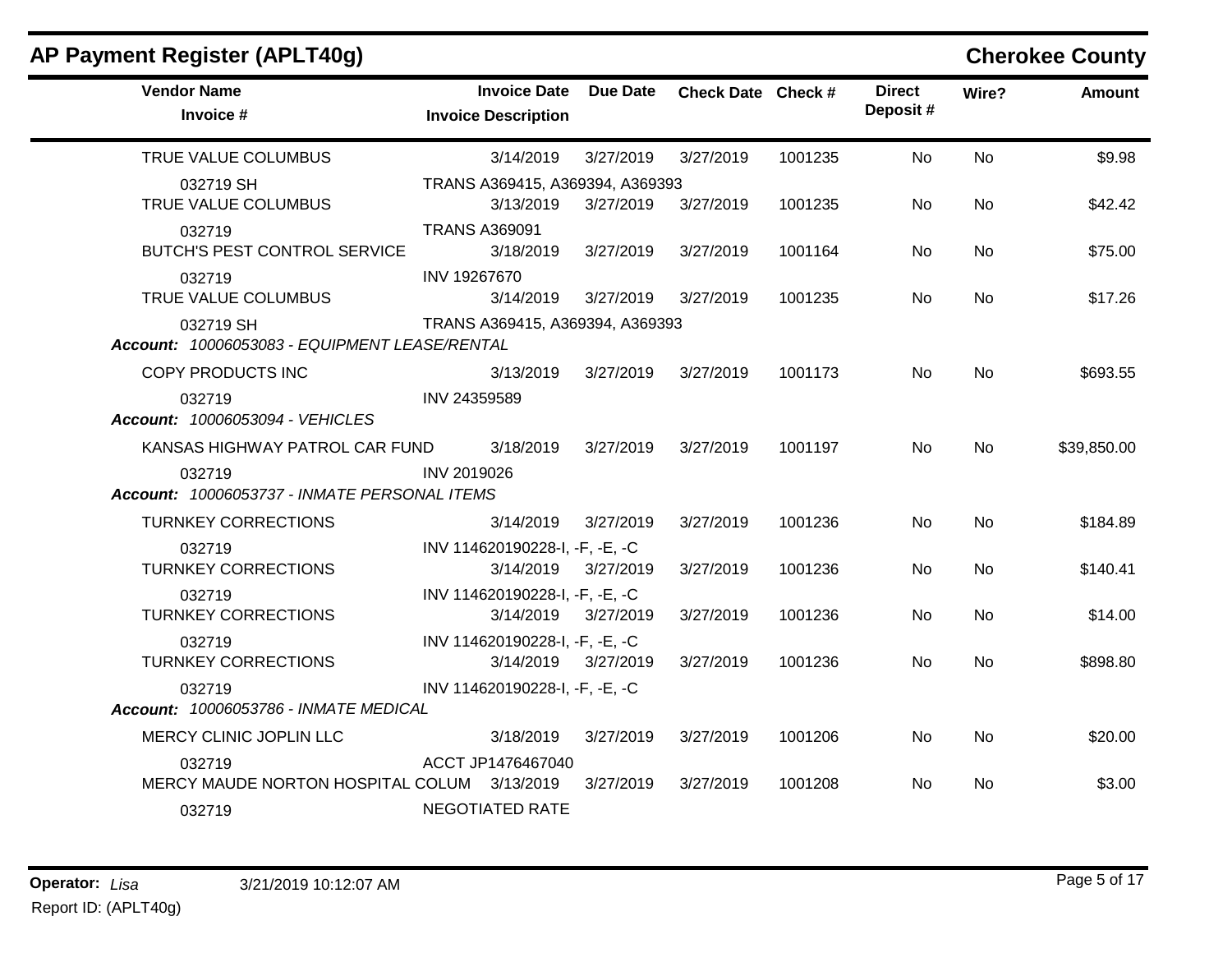## **AP Payment Register (APLT40g) Cherokee County Vendor Name Invoice Date Due Date Check Date Invoice # Check Date Check # Invoice Description Direct Wire? Amount Deposit #** KATE HITE 032719 3/13/2019 3/27/2019 3/27/2019 1001199 No \$4,200.00 FEB, MEDICAL CHARGES No CORRECT CARE SOLUTIONS LLC 032719 3/13/2019 3/27/2019 3/27/2019 1001174 No \$18.00 INV CCS 48118 No ADVANCED CORRECTIONAL HEALTHCARE, 032719 3/14/2019 3/27/2019 3/27/2019 1001160 No \$1,706.88 INV 84095 No EVAN'S HEALTH MART DRUG 032719 3/13/2019 3/27/2019 3/27/2019 1001181 No \$436.33 INMATE MEDICINES No MERCY CLINIC JOPLIN LLC 032719 3/18/2019 3/27/2019 3/27/2019 1001207 No \$15.00 ACCT JP1475963860 No **Subtotal for Department: 060 :**  \$55,928.00 **Dept: 070 DISTRICT COURT** *Account: 10007053021 - PRINTING/OFFICE SUPPLIES* ETTINGER'S OFFICE SUPPLY 032719DC 3/18/2019 3/27/2019 3/27/2019 1001180 No \$126.99 INV 5154930, 5156190 No *Account: 10007053029 - MISC SUPPLIES* CINTAS CORP 032719 DC 3/18/2019 3/27/2019 3/27/2019 1001166 No \$7.27 INV 8404032773 No THE SASSI INSTITUTE 032719 3/18/2019 3/27/2019 3/27/2019 1001231 No \$155.00 INV 0129083 No *Account: 10007053073 - TRANSPORTATION* MAC YOUNG 032719 3/18/2019 3/27/2019 3/27/2019 1001204 No \$122.33 TRAVEL EXPENSES No TERRY CIZERLE 032719 3/18/2019 3/27/2019 3/27/2019 1001229 No \$319.30 TRAVEL EXPENSES No *Account: 10007053079 - MAINT/REPAIRS MACH/EQUIP* TOTAL ELECTRONICS CONTRACTING 032719 3/18/2019 3/27/2019 3/27/2019 1001233 No \$89.00 INV 72089 No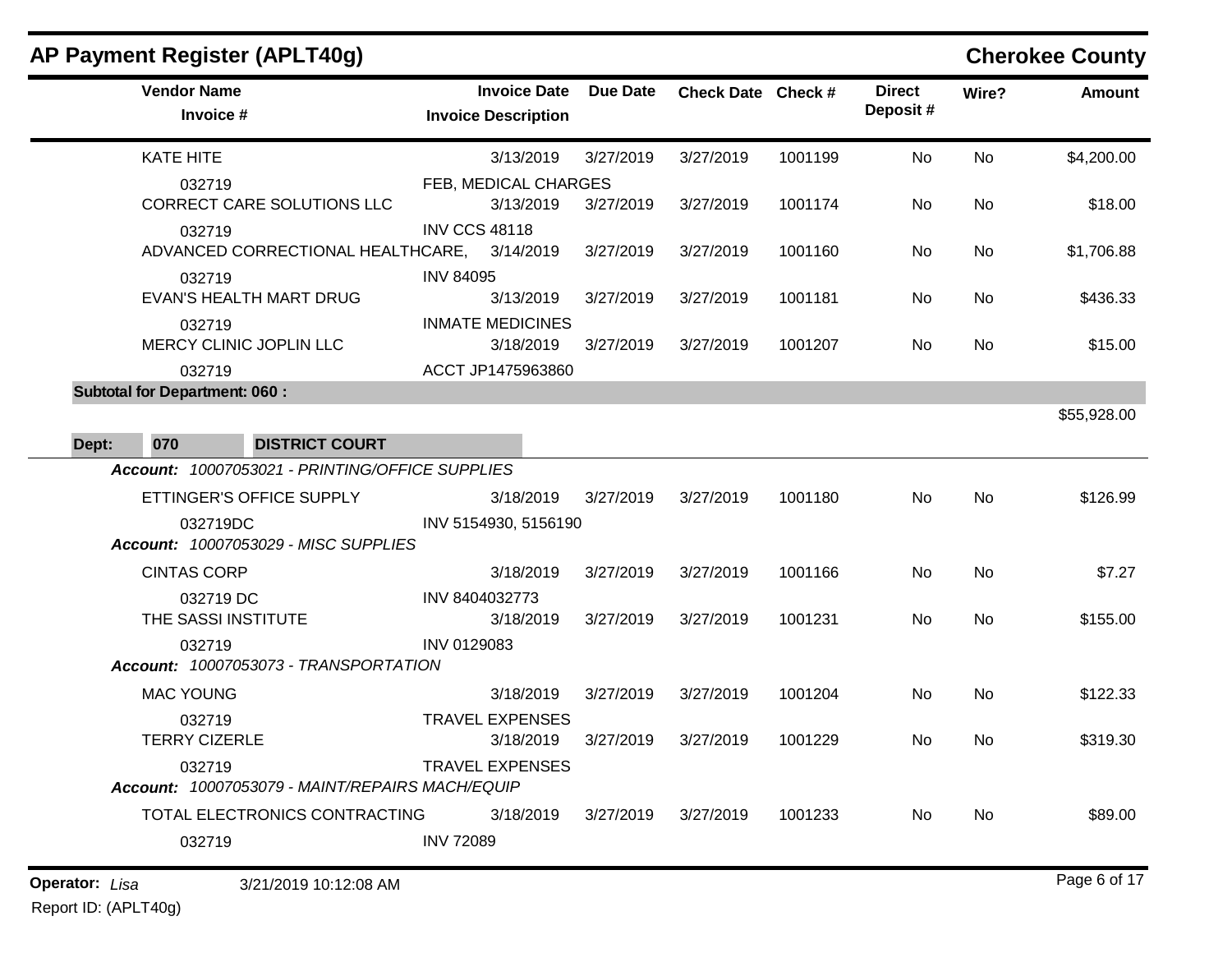| AP Payment Register (APLT40g)                                |                                                   |                 |                    |         |                           |           | <b>Cherokee County</b> |
|--------------------------------------------------------------|---------------------------------------------------|-----------------|--------------------|---------|---------------------------|-----------|------------------------|
| <b>Vendor Name</b><br>Invoice #                              | <b>Invoice Date</b><br><b>Invoice Description</b> | <b>Due Date</b> | Check Date Check # |         | <b>Direct</b><br>Deposit# | Wire?     | <b>Amount</b>          |
| Account: 10007053083 - EQUIPMENT LEASE/RENTAL                |                                                   |                 |                    |         |                           |           |                        |
| <b>CULLIGAN OF JOPLIN</b>                                    | 3/18/2019                                         | 3/27/2019       | 3/27/2019          | 1001176 | No                        | No        | \$10.90                |
| 032719<br><b>CULLIGAN OF JOPLIN</b>                          | INV 138549, 138257<br>3/18/2019                   | 3/27/2019       | 3/27/2019          | 1001176 | No                        | No        | \$19.50                |
| 032719<br>COPY PRODUCTS INC                                  | INV 138549, 138257<br>3/18/2019                   | 3/27/2019       | 3/27/2019          | 1001173 | No                        | No        | \$173.25               |
| 032719 DC<br>Account: 10007053084 - CELL PHONE CHARGES       | <b>INV 274170</b>                                 |                 |                    |         |                           |           |                        |
| <b>US CELLULAR</b>                                           | 3/18/2019                                         | 3/27/2019       | 3/27/2019          | 1001237 | No                        | No        | \$64.55                |
| 032719<br>Account: 10007053093 - OFFICE FURNITURE/EQUIP      | INV 0295987015                                    |                 |                    |         |                           |           |                        |
| ETTINGER'S OFFICE SUPPLY                                     | 3/18/2019                                         | 3/27/2019       | 3/27/2019          | 1001180 | No                        | No        | \$200.00               |
| 032719DC<br>ETTINGER'S OFFICE SUPPLY                         | INV 5154930, 5156190<br>3/18/2019                 | 3/27/2019       | 3/27/2019          | 1001180 | No                        | <b>No</b> | \$928.57               |
| 032719DC                                                     | INV 5154930, 5156190                              |                 |                    |         |                           |           |                        |
| <b>Subtotal for Department: 070:</b>                         |                                                   |                 |                    |         |                           |           | \$2,216.66             |
| Dept:<br>080<br><b>COURTHOUSE</b>                            |                                                   |                 |                    |         |                           |           |                        |
| Account: 10008053040 - JANITORIAL SUPPLIES                   |                                                   |                 |                    |         |                           |           |                        |
| SPRINGFIELD JANITOR SUPPLY                                   | 3/13/2019                                         | 3/27/2019       | 3/27/2019          | 1001227 | No                        | No        | \$123.73               |
| 032719                                                       | <b>INV 602830</b>                                 |                 |                    |         |                           |           |                        |
| ETTINGER'S OFFICE SUPPLY                                     | 3/13/2019                                         | 3/27/2019       | 3/27/2019          | 1001180 | No                        | <b>No</b> | \$114.34               |
| 032719                                                       | <b>INV 5154900</b>                                |                 |                    |         |                           |           |                        |
| SPRINGFIELD JANITOR SUPPLY                                   | 3/19/2019                                         | 3/27/2019       | 3/27/2019          | 1001227 | No                        | <b>No</b> | \$62.23                |
| 032719 CH1<br>Account: 10008053072 - GAS, ELECTRIC, WATER    | INV 602830-1                                      |                 |                    |         |                           |           |                        |
| <b>KANSAS GAS SERVICE</b>                                    | 3/13/2019                                         | 3/27/2019       | 3/27/2019          | 1001196 | No                        | No        | \$331.33               |
| 032719<br>Account: 10008053080 - MAINTENANCE/BLDGS & GROUNDS | ACCT 510241094 1188724 27                         |                 |                    |         |                           |           |                        |
| <b>Operator:</b> Lisa<br>3/21/2019 10:12:08 AM               |                                                   |                 |                    |         |                           |           | Page 7 of 17           |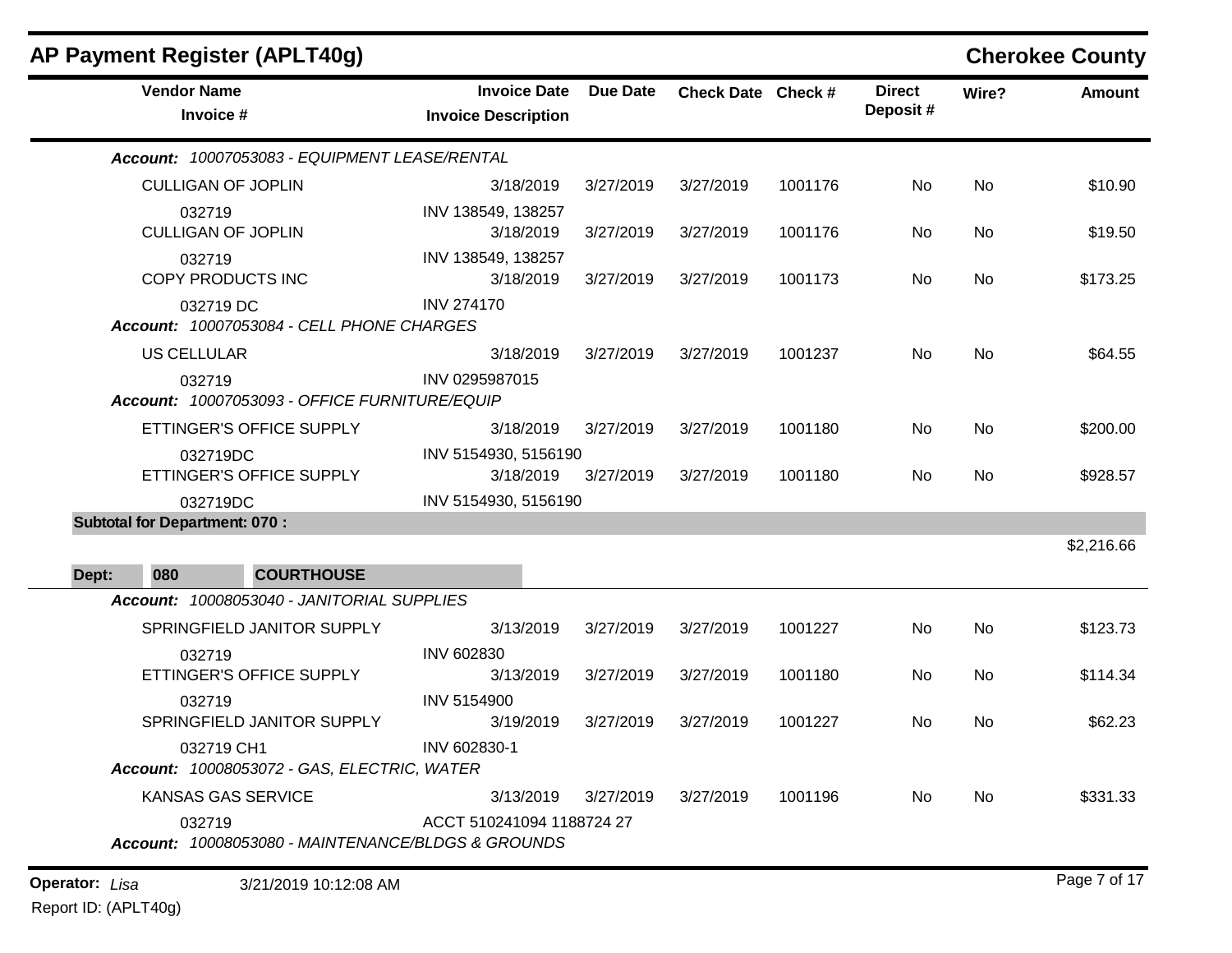| AP Payment Register (APLT40g)                           |                                                         |                 |                    |         |                           |           | <b>Cherokee County</b> |
|---------------------------------------------------------|---------------------------------------------------------|-----------------|--------------------|---------|---------------------------|-----------|------------------------|
| <b>Vendor Name</b><br>Invoice #                         | <b>Invoice Date</b><br><b>Invoice Description</b>       | <b>Due Date</b> | Check Date Check # |         | <b>Direct</b><br>Deposit# | Wire?     | <b>Amount</b>          |
| <b>LIGHT BULBS &amp; BATTERIES</b>                      | 3/19/2019                                               | 3/27/2019       | 3/27/2019          | 1001202 | No                        | <b>No</b> | \$560.00               |
| 032719 CH<br><b>KONE INC</b>                            | <b>INV 3121</b><br>3/13/2019                            | 3/27/2019       | 3/27/2019          | 1001201 | No                        | <b>No</b> | \$1,297.41             |
| 032719<br>TOUCHTON ELECTRIC INC                         | INV 959194789<br>3/18/2019                              | 3/27/2019       | 3/27/2019          | 1001234 | No                        | <b>No</b> | \$34.00                |
| 032719 CH<br>TOUCHTON ELECTRIC INC                      | <b>INV 38452</b><br>3/13/2019                           | 3/27/2019       | 3/27/2019          | 1001234 | No                        | No        | \$1,281.10             |
| 032719<br><b>SEWARD ELECTRIC</b>                        | <b>INV 38288</b><br>3/18/2019                           | 3/27/2019       | 3/27/2019          | 1001224 | No                        | <b>No</b> | \$488.55               |
| 032719<br><b>MARMIC FIRE &amp; SAFETY CO</b>            | <b>INV 12957</b><br>3/13/2019                           | 3/27/2019       | 3/27/2019          | 1001205 | No                        | <b>No</b> | \$826.77               |
| 032719<br><b>LIGHT BULBS &amp; BATTERIES</b>            | INV 5188926<br>3/13/2019                                | 3/27/2019       | 3/27/2019          | 1001202 | No                        | <b>No</b> | \$510.00               |
| 032719<br><b>LIGHT BULBS &amp; BATTERIES</b>            | INV 3108, 3109<br>3/13/2019                             | 3/27/2019       | 3/27/2019          | 1001202 | No                        | No        | \$765.00               |
| 032719<br>Account: 10008053083 - EQUIPMENT LEASE/RENTAL | INV 3108, 3109                                          |                 |                    |         |                           |           |                        |
| <b>JACK MAXTON</b>                                      | 3/18/2019                                               | 3/27/2019       | 3/27/2019          | 1001191 | No                        | <b>No</b> | \$3,000.00             |
| 032719<br><b>CULLIGAN OF JOPLIN</b>                     | <b>TOWER RENT/YEARLY</b><br>3/18/2019                   | 3/27/2019       | 3/27/2019          | 1001176 | No                        | <b>No</b> | \$15.85                |
| 032719 CH<br>PITNEY BOWES                               | <b>INV 139539</b><br>3/18/2019                          | 3/27/2019       | 3/27/2019          | 1001216 | No                        | No        | \$1,573.68             |
| 032719<br>Account: 10008053089 - OTHER CONTRACTUAL      | INV 3308356743                                          |                 |                    |         |                           |           |                        |
| <b>CRAWFORD COUNTY CLERK</b>                            | 3/13/2019                                               | 3/27/2019       | 3/27/2019          | 1001175 | No                        | No        | \$879.12               |
| 032719<br>FRONTIER FORENSICS PA                         | DISTRICT CORONER'S SALARY, CHEROKEE COUNTY<br>3/15/2019 | 3/27/2019       | 3/27/2019          | 1001187 | No                        | No        | \$3,328.00             |
| 032719                                                  | <b>INV 1160</b>                                         |                 |                    |         |                           |           |                        |
| SEK REGIONAL JUVENILE DETENTION CTR 3/15/2019<br>032719 | INV 6519, 6527                                          | 3/27/2019       | 3/27/2019          | 1001223 | No                        | No        | \$9,665.00             |

## **Operator:** Page 8 of 17 *Lisa* 3/21/2019 10:12:08 AM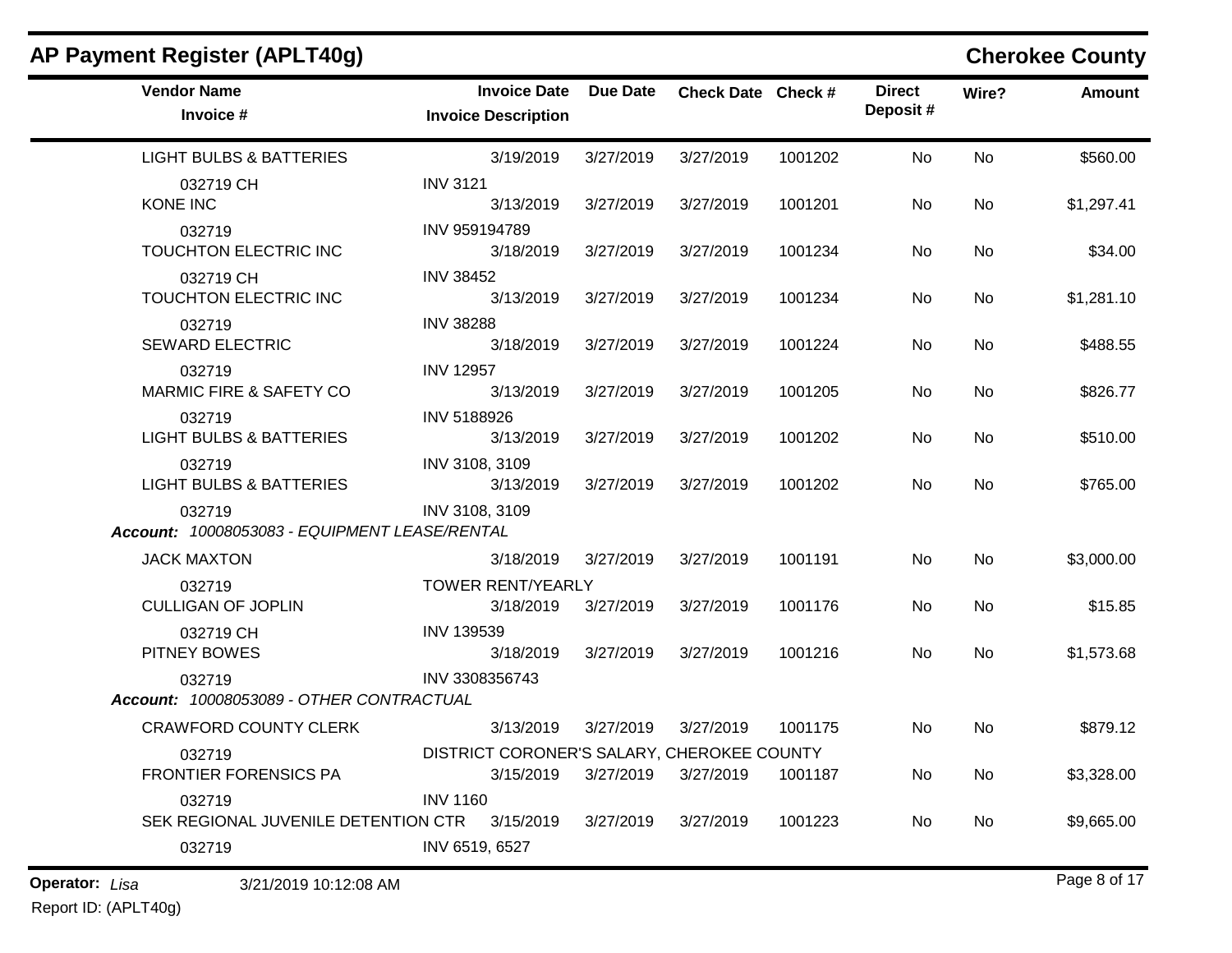|       |                                      | AP Payment Register (APLT40g)                  |                 |                                                   |           |                    |         |                           |           | <b>Cherokee County</b> |
|-------|--------------------------------------|------------------------------------------------|-----------------|---------------------------------------------------|-----------|--------------------|---------|---------------------------|-----------|------------------------|
|       | <b>Vendor Name</b><br>Invoice #      |                                                |                 | <b>Invoice Date</b><br><b>Invoice Description</b> | Due Date  | Check Date Check # |         | <b>Direct</b><br>Deposit# | Wire?     | <b>Amount</b>          |
|       |                                      | SEK REGIONAL JUVENILE DETENTION CTR            |                 | 3/15/2019                                         | 3/27/2019 | 3/27/2019          | 1001223 | <b>No</b>                 | <b>No</b> | \$49.20                |
|       | 032719                               |                                                |                 | INV 6519, 6527                                    |           |                    |         |                           |           |                        |
|       | <b>Subtotal for Department: 080:</b> |                                                |                 |                                                   |           |                    |         |                           |           |                        |
|       |                                      |                                                |                 |                                                   |           |                    |         |                           |           | \$24,905.31            |
| Dept: | 090                                  | <b>EMERGENCY PREPAREDNESS</b>                  |                 |                                                   |           |                    |         |                           |           |                        |
|       |                                      | Account: 10009053072 - GAS, ELECTRIC, WATER    |                 |                                                   |           |                    |         |                           |           |                        |
|       | <b>WESTAR ENERGY</b>                 |                                                |                 | 3/15/2019                                         | 3/27/2019 | 3/27/2019          | 1001239 | No.                       | <b>No</b> | \$31.25                |
|       | 032719                               |                                                |                 | ACCT 2457329745                                   |           |                    |         |                           |           |                        |
|       | <b>Subtotal for Department: 090:</b> |                                                |                 |                                                   |           |                    |         |                           |           |                        |
|       |                                      |                                                |                 |                                                   |           |                    |         |                           |           | \$31.25                |
| Dept: | 130                                  | <b>RECREATION</b>                              |                 |                                                   |           |                    |         |                           |           |                        |
|       |                                      | Account: 10013053599 - GENERAL COUNTY BUSINESS |                 |                                                   |           |                    |         |                           |           |                        |
|       | <b>KISSTECH</b>                      |                                                |                 | 3/18/2019                                         | 3/27/2019 | 3/27/2019          | 1001200 | No                        | <b>No</b> | \$3,645.00             |
|       | 032719                               |                                                | <b>INV 2160</b> |                                                   |           |                    |         |                           |           |                        |
|       | <b>Subtotal for Department: 130:</b> |                                                |                 |                                                   |           |                    |         |                           |           |                        |
|       |                                      |                                                |                 |                                                   |           |                    |         |                           |           | \$3,645.00             |
| Dept: | 150                                  | <b>COMPUTER PROGRAMMING</b>                    |                 |                                                   |           |                    |         |                           |           |                        |
|       |                                      | Account: 10015053089 - OTHER CONTRACTUAL       |                 |                                                   |           |                    |         |                           |           |                        |
|       | NEX-TECH                             |                                                |                 | 3/13/2019                                         | 3/27/2019 | 3/27/2019          | 1001213 | No                        | No        | \$2.50                 |
|       | 032719                               |                                                | ACCT 403167     |                                                   |           |                    |         |                           |           |                        |
|       | <b>Subtotal for Department: 150:</b> |                                                |                 |                                                   |           |                    |         |                           |           |                        |
|       |                                      |                                                |                 |                                                   |           |                    |         |                           |           | \$2.50                 |
| Dept: | 330                                  | <b>DEPT OFFICE SUPPLY</b>                      |                 |                                                   |           |                    |         |                           |           |                        |
|       |                                      | Account: 10033053626 - HR OFFICE SUPPLY        |                 |                                                   |           |                    |         |                           |           |                        |
|       |                                      | ETTINGER'S OFFICE SUPPLY                       |                 | 3/14/2019                                         | 3/27/2019 | 3/27/2019          | 1001180 | No.                       | <b>No</b> | \$113.28               |
|       |                                      |                                                |                 |                                                   |           |                    |         |                           |           |                        |
|       | 032719 DO                            | Account: 10033053628 - HWY OFFICE SUPPLY       |                 | INV 5157280, 5157290                              |           |                    |         |                           |           |                        |
|       |                                      |                                                |                 |                                                   |           |                    |         |                           |           |                        |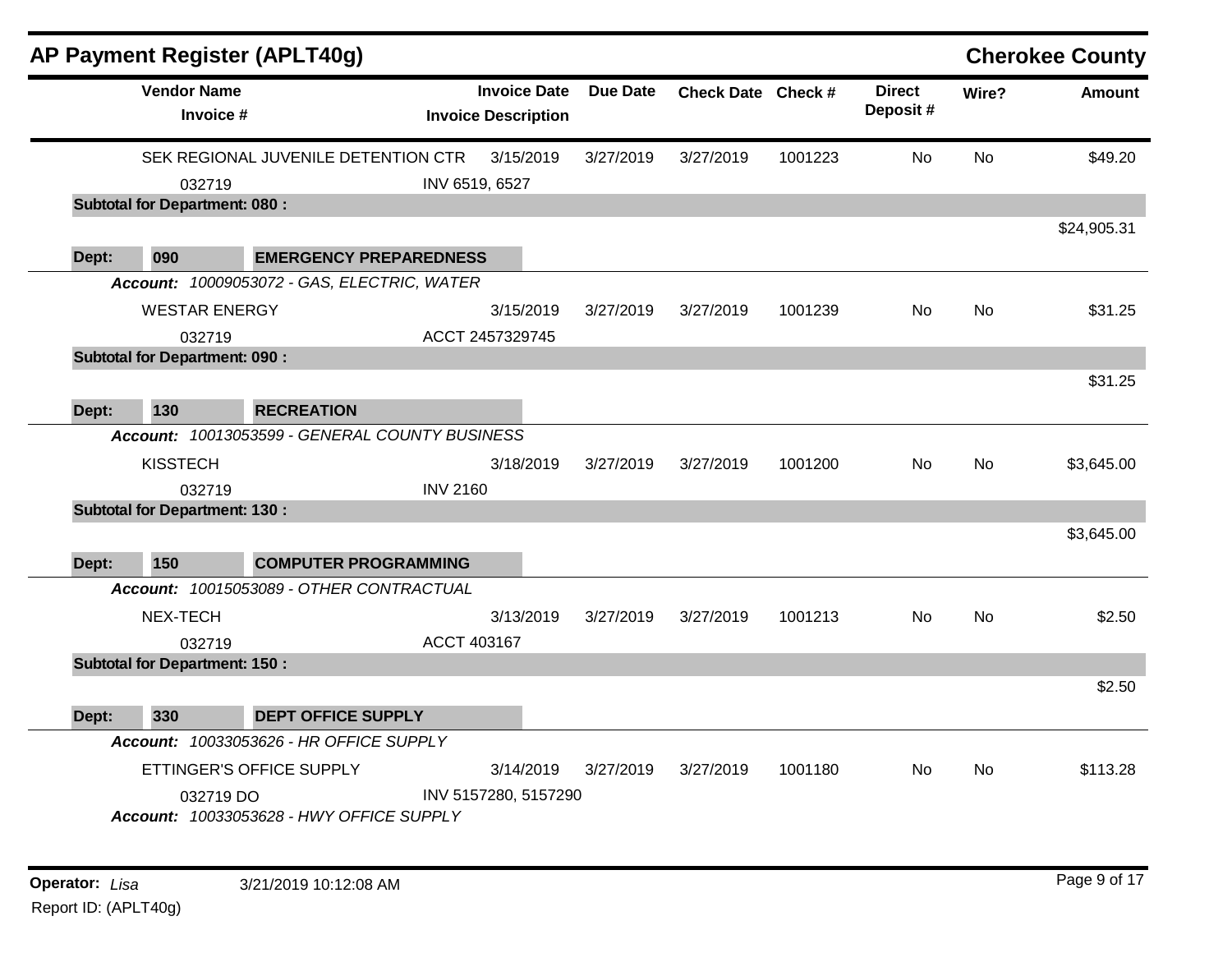| AP Payment Register (APLT40g)                          |                                                   |                 |                    |         |                           |       | <b>Cherokee County</b> |
|--------------------------------------------------------|---------------------------------------------------|-----------------|--------------------|---------|---------------------------|-------|------------------------|
| <b>Vendor Name</b><br>Invoice #                        | <b>Invoice Date</b><br><b>Invoice Description</b> | <b>Due Date</b> | Check Date Check # |         | <b>Direct</b><br>Deposit# | Wire? | <b>Amount</b>          |
| ETTINGER'S OFFICE SUPPLY                               | 3/14/2019                                         | 3/27/2019       | 3/27/2019          | 1001180 | No                        | No    | \$32.88                |
| 032719 DO<br>Account: 10033053630 - ATTY OFFICE SUPPLY | INV 5157280, 5157290                              |                 |                    |         |                           |       |                        |
| OFFICE DEPOT BUSINESS CREDIT                           | 3/14/2019                                         | 3/27/2019       | 3/27/2019          | 1001214 | No.                       | No    | \$105.45               |
| 032719<br>Account: 10033053631 - COURTHOUSE            | ACCT 6011 5685 1007 5203                          |                 |                    |         |                           |       |                        |
| ETTINGER'S OFFICE SUPPLY                               | 3/15/2019                                         | 3/27/2019       | 3/27/2019          | 1001180 | No.                       | No    | \$84.14                |
| 032719 DO1                                             | <b>INV 5157260</b>                                |                 |                    |         |                           |       |                        |
| <b>Subtotal for Department: 330:</b>                   |                                                   |                 |                    |         |                           |       |                        |
|                                                        |                                                   |                 |                    |         |                           |       | \$335.75               |
| 500<br><b>SOLID WASTE RECYCLING</b><br>Dept:           |                                                   |                 |                    |         |                           |       |                        |
| Account: 10050053502 - SOLID WASTE EXPENSES            |                                                   |                 |                    |         |                           |       |                        |
| SOUTHEAST KANSAS RECYCLING, INC                        | 3/18/2019                                         | 3/27/2019       | 3/27/2019          | 1001225 | No                        | No    | \$2,000.00             |
| 032719 SOLID<br>SOUTHEAST KANSAS RECYCLING, INC        | INV 03012020<br>3/13/2019                         | 3/27/2019       | 3/27/2019          | 1001225 | No                        | No    | \$1,000.00             |
| 032719<br>SOUTHEAST KANSAS RECYCLING, INC              | INV 0228A, 01012019<br>3/13/2019                  | 3/27/2019       | 3/27/2019          | 1001225 | No                        | No    | \$1,000.00             |
| 032719                                                 | INV 0228A, 01012019                               |                 |                    |         |                           |       |                        |
| <b>Subtotal for Department: 500:</b>                   |                                                   |                 |                    |         |                           |       | \$4,000.00             |
| <b>Subtotal for Fund: 100:</b>                         |                                                   |                 |                    |         |                           |       |                        |
|                                                        |                                                   |                 |                    |         |                           |       | \$92,988.87            |
| 102<br><b>COUNTY EQUIPMENT RES</b><br>Fund:            |                                                   |                 |                    |         |                           |       |                        |
| 000<br>Dept:<br>NON-DEPARTMENTAL                       |                                                   |                 |                    |         |                           |       |                        |
| Account: 10200053300 - MISC PAID OUT                   |                                                   |                 |                    |         |                           |       |                        |
| <b>FEDERAL SIGNAL</b>                                  | 3/13/2019                                         | 3/27/2019       | 3/27/2019          | 1001183 | No                        | No    | \$38,886.36            |
| 032719                                                 | <b>INV 7063686</b>                                |                 |                    |         |                           |       |                        |
| Operator: Lisa<br>3/21/2019 10:12:08 AM                |                                                   |                 |                    |         |                           |       | Page 10 of 17          |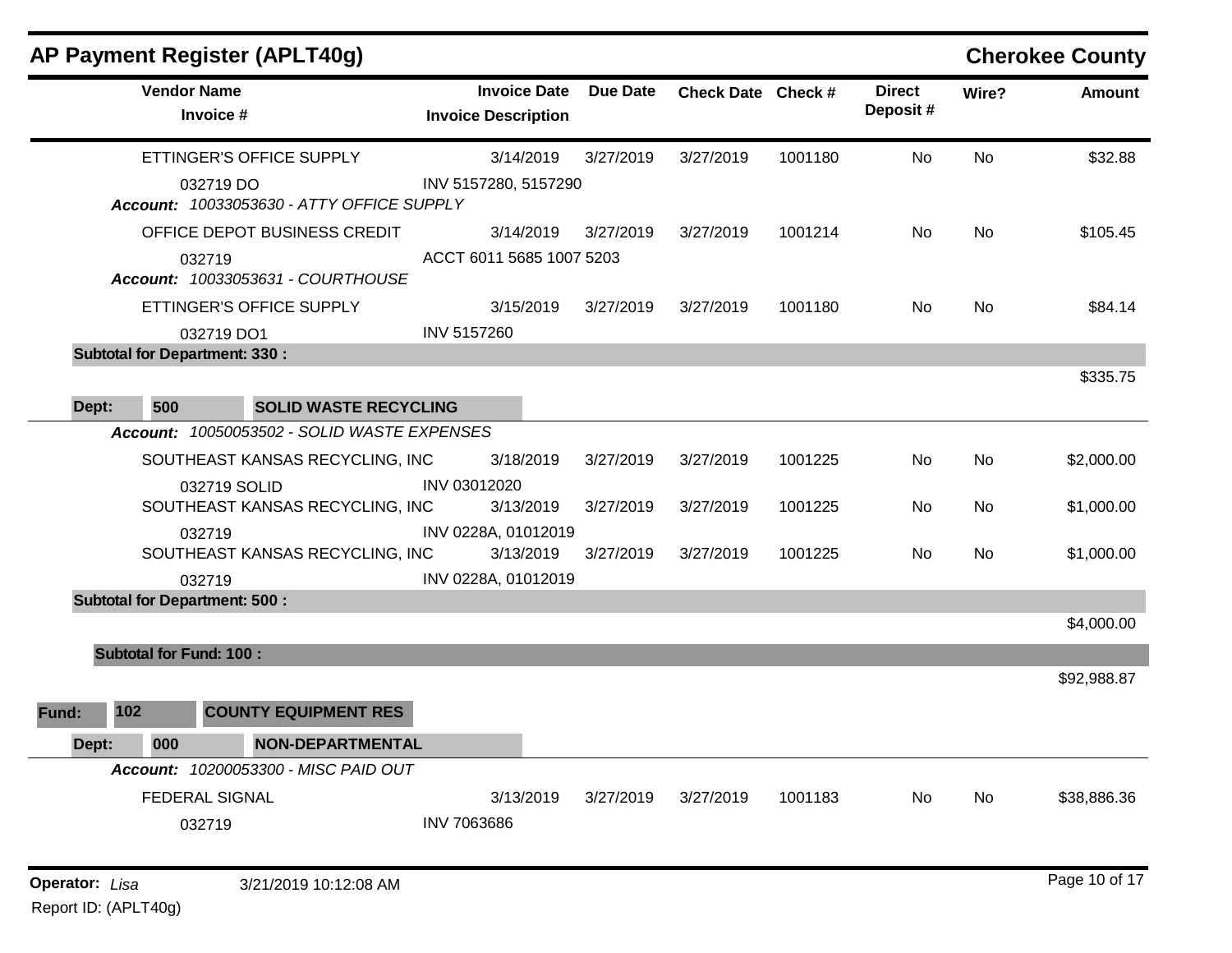|       |       |     |                                               | AP Payment Register (APLT40g)                    |                |                                                   |                 |                                                       |         |                           |           | <b>Cherokee County</b> |
|-------|-------|-----|-----------------------------------------------|--------------------------------------------------|----------------|---------------------------------------------------|-----------------|-------------------------------------------------------|---------|---------------------------|-----------|------------------------|
|       |       |     | <b>Vendor Name</b><br>Invoice #               |                                                  |                | <b>Invoice Date</b><br><b>Invoice Description</b> | <b>Due Date</b> | Check Date Check #                                    |         | <b>Direct</b><br>Deposit# | Wire?     | <b>Amount</b>          |
|       |       |     | <b>Subtotal for Department: 000:</b>          |                                                  |                |                                                   |                 |                                                       |         |                           |           |                        |
|       |       |     |                                               |                                                  |                |                                                   |                 |                                                       |         |                           |           | \$38,886.36            |
|       |       |     | <b>Subtotal for Fund: 102:</b>                |                                                  |                |                                                   |                 |                                                       |         |                           |           |                        |
| Fund: | 110   |     |                                               | <b>ROAD AND BRIDGE</b>                           |                |                                                   |                 |                                                       |         |                           |           | \$38,886.36            |
|       | Dept: | 000 |                                               | NON-DEPARTMENTAL                                 |                |                                                   |                 |                                                       |         |                           |           |                        |
|       |       |     |                                               | Account: 11000053031 - DIESEL FUEL               |                |                                                   |                 |                                                       |         |                           |           |                        |
|       |       |     | MFA OIL - NEOSHO 1055                         |                                                  |                | 3/13/2019                                         | 3/27/2019       | 3/27/2019                                             | 1001210 | No.                       | No.       | \$2,369.48             |
|       |       |     | 03-27-2019HWY<br>Account: 11000053033 - TIRES |                                                  |                | INV #1047874,1047873,1047818                      |                 |                                                       |         |                           |           |                        |
|       |       |     |                                               | KANSASLAND TIRE OF PITTSBURG                     |                | 3/11/2019                                         | 3/27/2019       | 3/27/2019                                             | 1001198 | No.                       | No        | \$282.70               |
|       |       |     | 03-27-2019HWY                                 | Account: 11000053034 - ASPHALT                   |                | INV #186173,186176                                |                 |                                                       |         |                           |           |                        |
|       |       |     |                                               | BLEVINS ASPHALT CONSTRUCTION CO INC 3/7/2019     |                |                                                   | 3/27/2019       | 3/27/2019                                             | 1001163 | No.                       | No        | \$230.01               |
|       |       |     | 03-27-2019HWY                                 | Account: 11000053042 - BREAKROOM SUPPLIES        | INV #3103,3108 |                                                   |                 |                                                       |         |                           |           |                        |
|       |       |     |                                               | SAFETY FIRST SUPPLY CO LLC                       |                | 3/12/2019                                         | 3/27/2019       | 3/27/2019                                             | 1001221 | No.                       | <b>No</b> | \$36.45                |
|       |       |     | 03-27-2019HWY                                 | Account: 11000053073 - TRANSPORTATION            | INV #19-30634  |                                                   |                 |                                                       |         |                           |           |                        |
|       |       |     | R NEAL ANDERSON                               |                                                  |                | 3/18/2019                                         | 3/27/2019       | 3/27/2019                                             | 1001219 | No.                       | No        | \$182.12               |
|       |       |     | 03-27-2019HWY                                 | Account: 11000053074 - UTILITIES/TELEPHONE BILLS | <b>MILEAGE</b> |                                                   |                 |                                                       |         |                           |           |                        |
|       |       |     |                                               | EMPIRE DISTRICT ELECTRIC COMPANY                 |                | 3/14/2019                                         | 3/27/2019       | 3/27/2019                                             | 1001178 | No.                       | No        | \$1,465.55             |
|       |       |     | 03-27-2019HWY                                 | Account: 11000053075 - DUES/SUBSCRIPTIONS        |                |                                                   |                 | ACCT #158630-59-0,049852-69-2,854931-63-1,906398-41-7 |         |                           |           |                        |
|       |       |     |                                               | MERCY MAUDE NORTON HOSPITAL COLUM 2/28/2019      |                |                                                   | 3/27/2019       | 3/27/2019                                             | 1001208 | No.                       | No.       | \$75.00                |
|       |       |     | 03-27-2019HWY                                 |                                                  |                | ACCT #94000028848                                 |                 |                                                       |         |                           |           |                        |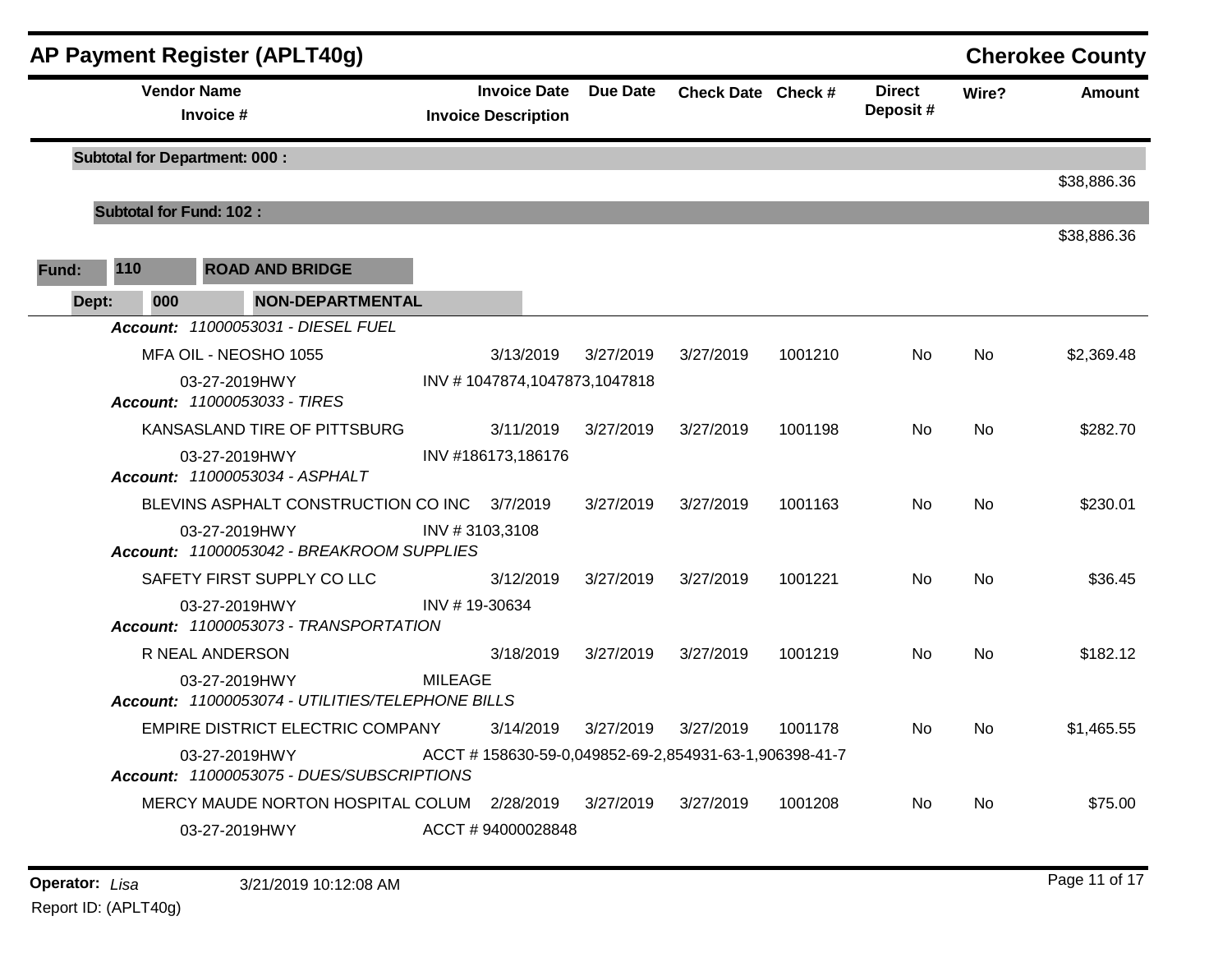|       |                                | AP Payment Register (APLT40g)                                       |                     |                                                   |                 |                                                                                                                                                              |         |                           |           | <b>Cherokee County</b> |
|-------|--------------------------------|---------------------------------------------------------------------|---------------------|---------------------------------------------------|-----------------|--------------------------------------------------------------------------------------------------------------------------------------------------------------|---------|---------------------------|-----------|------------------------|
|       |                                | <b>Vendor Name</b><br>Invoice #                                     |                     | <b>Invoice Date</b><br><b>Invoice Description</b> | <b>Due Date</b> | Check Date Check #                                                                                                                                           |         | <b>Direct</b><br>Deposit# | Wire?     | <b>Amount</b>          |
|       |                                | Account: 11000053079 - MACHINERY/EQUIPMENT                          |                     |                                                   |                 |                                                                                                                                                              |         |                           |           |                        |
|       |                                | ROBNETT SHEET METAL & HVAC                                          |                     | 3/4/2019                                          | 3/27/2019       | 3/27/2019                                                                                                                                                    | 1001220 | No                        | No        | \$365.19               |
|       |                                | 03-27-2019HWY<br>NATALINIS AUTOMOTIVE                               | INV # 2431          | 3/13/2019                                         | 3/27/2019       | 3/27/2019                                                                                                                                                    | 1001211 | No                        | <b>No</b> | \$712.70               |
|       |                                | 03-27-2019HWY                                                       | INV#                |                                                   |                 | 695641,695668,695733,695725,695739,695772,696007,696056,696228,696238,696381,696<br>353,696360,696614,696602,696606,696498,696828696907,696918,696915,696904 |         |                           |           |                        |
|       |                                | <b>GALENA TRANSFER STATION</b>                                      |                     | 2/28/2019                                         | 3/27/2019       | 3/27/2019                                                                                                                                                    | 1001188 | No                        | <b>No</b> | \$210.58               |
|       |                                | 03-27-2019HWY<br>FEDERAL SAFETY COMPLIANCE CENTER IN 3/13/2019      |                     | INV #4545-000003864                               | 3/27/2019       | 3/27/2019                                                                                                                                                    | 1001182 | No.                       | <b>No</b> | \$298.50               |
|       | <b>FLEETPRIDE</b>              | 03-27-2019HWY                                                       | <b>INV # FS1664</b> | 3/13/2019                                         | 3/27/2019       | 3/27/2019                                                                                                                                                    | 1001185 | No                        | No        | \$351.90               |
|       |                                | 03-27-2019HWY<br>Account: 11000053080 - MAINTENANCE/BLDGS & GROUNDS |                     | INV #21404306, 22426291, 21182643                 |                 |                                                                                                                                                              |         |                           |           |                        |
|       |                                | CLEAN THE UNIFORM CO JOPLIN                                         |                     | 3/13/2019                                         | 3/27/2019       | 3/27/2019                                                                                                                                                    | 1001169 | No                        | No        | \$74.33                |
|       |                                | 03-27-2019HWY                                                       |                     | INV #20050460,20051572                            |                 |                                                                                                                                                              |         |                           |           |                        |
|       |                                | <b>Subtotal for Department: 000:</b>                                |                     |                                                   |                 |                                                                                                                                                              |         |                           |           |                        |
|       |                                |                                                                     |                     |                                                   |                 |                                                                                                                                                              |         |                           |           | \$6,654.51             |
|       | <b>Subtotal for Fund: 110:</b> |                                                                     |                     |                                                   |                 |                                                                                                                                                              |         |                           |           |                        |
|       |                                |                                                                     |                     |                                                   |                 |                                                                                                                                                              |         |                           |           | \$6,654.51             |
| Fund: | 130                            | <b>NOXIOUS WEED</b>                                                 |                     |                                                   |                 |                                                                                                                                                              |         |                           |           |                        |
| Dept: | 000                            | <b>NON-DEPARTMENTAL</b>                                             |                     |                                                   |                 |                                                                                                                                                              |         |                           |           |                        |
|       |                                | Account: 13000053023 - EMPLOYEE FOOD/MEALS                          |                     |                                                   |                 |                                                                                                                                                              |         |                           |           |                        |
|       |                                | <b>LOGAN S GRANT</b>                                                |                     | 3/14/2019                                         | 3/27/2019       | 3/27/2019                                                                                                                                                    | 1001203 | No                        | <b>No</b> | \$38.91                |
|       |                                | 032719                                                              |                     | MILEAGE/REIMB MEALS - MANHATTAN                   |                 |                                                                                                                                                              |         |                           |           |                        |
|       |                                | Account: 13000053073 - TRANSPORTATION                               |                     |                                                   |                 |                                                                                                                                                              |         |                           |           |                        |
|       |                                | <b>LOGAN S GRANT</b>                                                |                     | 3/14/2019                                         | 3/27/2019       | 3/27/2019                                                                                                                                                    | 1001203 | No.                       | No        | \$301.60               |
|       |                                | 032719                                                              |                     | MILEAGE/REIMB MEALS - MANHATTAN                   |                 |                                                                                                                                                              |         |                           |           |                        |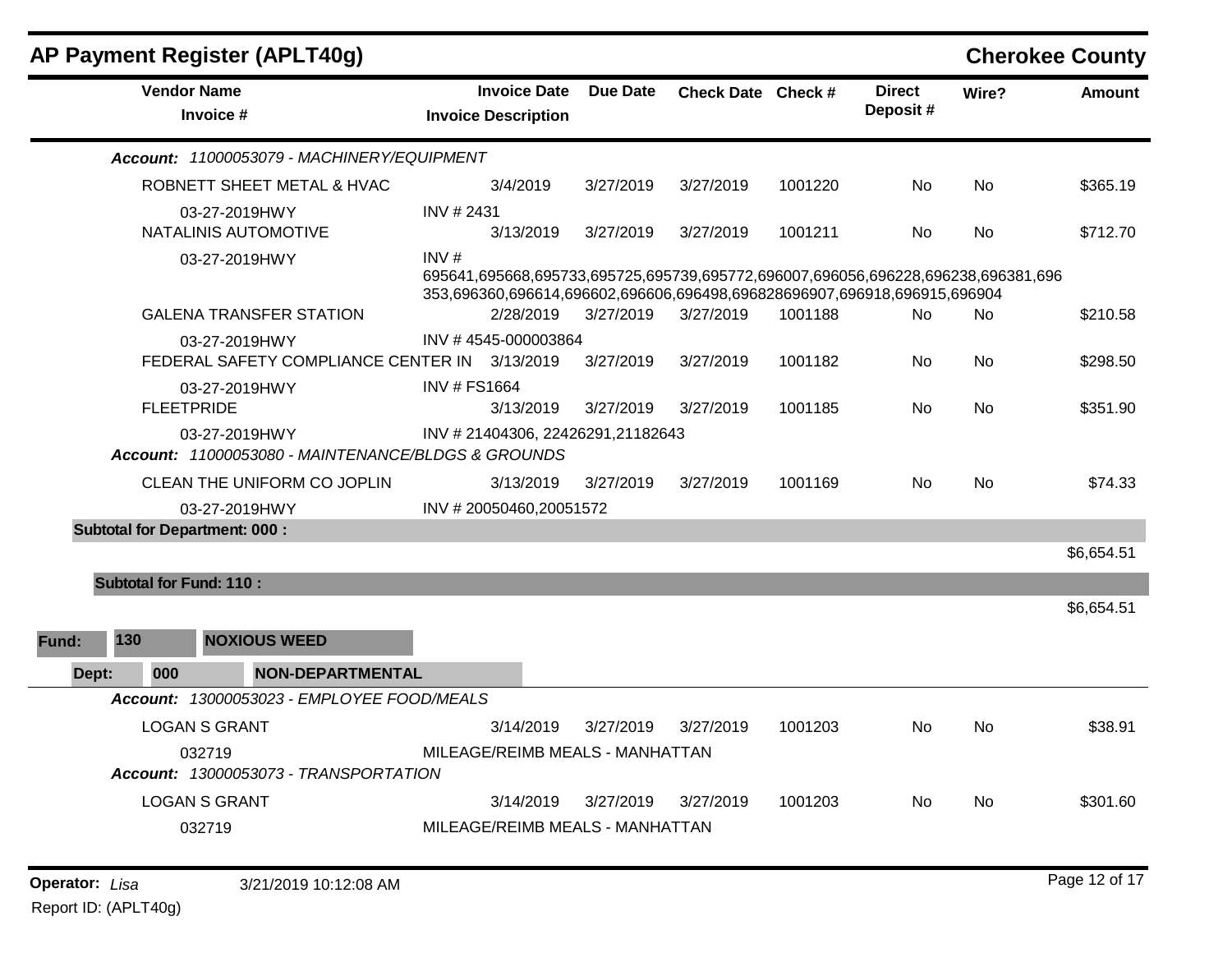|                       |                      | AP Payment Register (APLT40g)                           |                                                   |                 |                    |         |                           |           | <b>Cherokee County</b> |
|-----------------------|----------------------|---------------------------------------------------------|---------------------------------------------------|-----------------|--------------------|---------|---------------------------|-----------|------------------------|
|                       |                      | <b>Vendor Name</b><br>Invoice #                         | <b>Invoice Date</b><br><b>Invoice Description</b> | <b>Due Date</b> | Check Date Check # |         | <b>Direct</b><br>Deposit# | Wire?     | <b>Amount</b>          |
|                       |                      | <b>Subtotal for Department: 000:</b>                    |                                                   |                 |                    |         |                           |           |                        |
|                       |                      | <b>Subtotal for Fund: 130:</b>                          |                                                   |                 |                    |         |                           |           | \$340.51               |
|                       |                      |                                                         |                                                   |                 |                    |         |                           |           | \$340.51               |
| Fund:                 | 140                  | <b>HEALTH</b>                                           |                                                   |                 |                    |         |                           |           |                        |
| Dept:                 | 000                  | <b>NON-DEPARTMENTAL</b>                                 |                                                   |                 |                    |         |                           |           |                        |
|                       |                      | Account: 14000053072 - GAS, ELECTRIC, WATER             |                                                   |                 |                    |         |                           |           |                        |
|                       |                      | <b>VERIZON WIRELESS</b>                                 | 3/18/2019                                         | 3/27/2019       | 3/27/2019          | 1001238 | No                        | No.       | \$79.72                |
|                       |                      | 032719<br>Account: 14000053087 - BUILDING RENTAL        | INV 9826069110                                    |                 |                    |         |                           |           |                        |
|                       |                      | <b>CITY OF GALENA</b>                                   | 3/18/2019                                         | 3/27/2019       | 3/27/2019          | 1001168 | No                        | <b>No</b> | \$10.00                |
|                       |                      | 032719<br>OSWEGO CHRISTIAN CHURCH                       | <b>BUILDING RENTAL</b><br>3/19/2019               | 3/27/2019       | 3/27/2019          | 1001215 | No                        | <b>No</b> | \$100.00               |
|                       |                      | 032719<br>FIRST CHRISTIAN CHURCH PARSONS                | <b>BUILDING RENTAL</b><br>3/18/2019               | 3/27/2019       | 3/27/2019          | 1001184 | No                        | No.       | \$375.00               |
|                       |                      | 032719<br><b>CITY OF BAXTER SPRINGS</b>                 | <b>BUILDING RENTAL</b><br>3/18/2019               | 3/27/2019       | 3/27/2019          | 1001167 | No.                       | No.       | \$20.00                |
|                       |                      | 032719<br>Account: 14000053182 - PROFESSIONAL CONTRACTS | <b>BUILDING RENTAL</b>                            |                 |                    |         |                           |           |                        |
|                       |                      | DR JONATHAN MANZER                                      | 3/18/2019                                         | 3/27/2019       | 3/27/2019          | 1001177 | No.                       | <b>No</b> | \$100.00               |
|                       |                      | 032719                                                  | <b>CONTRACTED SERVICES</b>                        |                 |                    |         |                           |           |                        |
|                       |                      | <b>Subtotal for Department: 000:</b>                    |                                                   |                 |                    |         |                           |           | \$684.72               |
|                       |                      | <b>Subtotal for Fund: 140:</b>                          |                                                   |                 |                    |         |                           |           |                        |
|                       |                      |                                                         |                                                   |                 |                    |         |                           |           | \$684.72               |
| Fund:                 | 160                  | <b>DIRECT ELECTION</b>                                  |                                                   |                 |                    |         |                           |           |                        |
| Dept:                 | 000                  | <b>NON-DEPARTMENTAL</b>                                 |                                                   |                 |                    |         |                           |           |                        |
|                       |                      |                                                         |                                                   |                 |                    |         |                           |           | Page 13 of 17          |
| <b>Operator:</b> Lisa | Report ID: (APLT40g) | 3/21/2019 10:12:08 AM                                   |                                                   |                 |                    |         |                           |           |                        |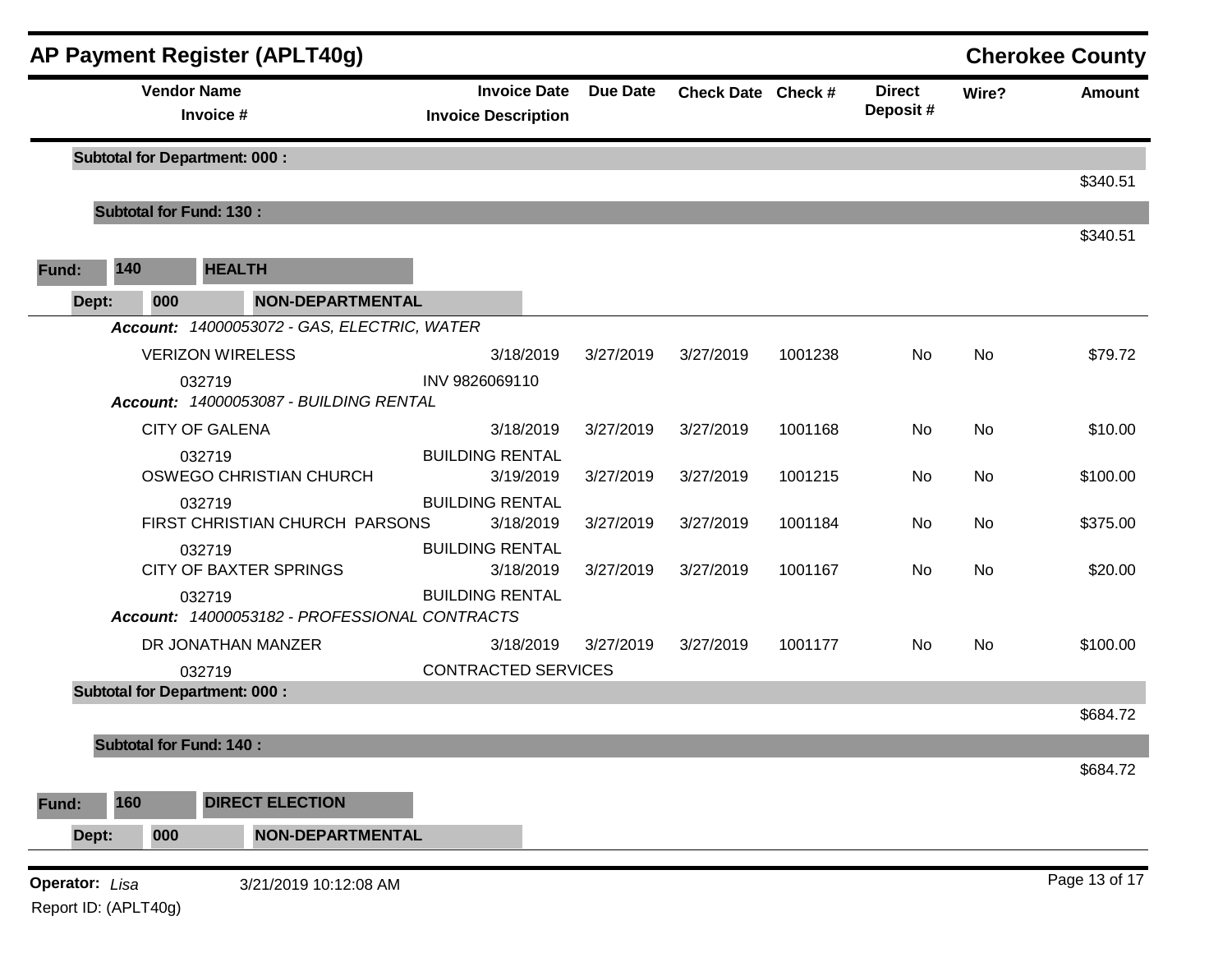|       |                                      | AP Payment Register (APLT40g)             |                                                   |                 |                    |         |                            |           | <b>Cherokee County</b> |
|-------|--------------------------------------|-------------------------------------------|---------------------------------------------------|-----------------|--------------------|---------|----------------------------|-----------|------------------------|
|       | <b>Vendor Name</b>                   | Invoice #                                 | <b>Invoice Date</b><br><b>Invoice Description</b> | <b>Due Date</b> | Check Date Check # |         | <b>Direct</b><br>Deposit # | Wire?     | <b>Amount</b>          |
|       |                                      | Account: 16000053075 - DUES/SUBSCRIPTIONS |                                                   |                 |                    |         |                            |           |                        |
|       |                                      | THE MORNING SUN                           | 3/13/2019                                         | 3/27/2019       | 3/27/2019          | 1001230 | No                         | <b>No</b> | \$244.92               |
|       |                                      | 032719                                    | <b>ACCT 1340</b>                                  |                 |                    |         |                            |           |                        |
|       | <b>Subtotal for Department: 000:</b> |                                           |                                                   |                 |                    |         |                            |           |                        |
|       |                                      |                                           |                                                   |                 |                    |         |                            |           | \$244.92               |
|       | <b>Subtotal for Fund: 160:</b>       |                                           |                                                   |                 |                    |         |                            |           |                        |
|       |                                      |                                           |                                                   |                 |                    |         |                            |           | \$244.92               |
| Fund: | 190                                  | <b>SPECIAL BRIDGE BUILDIN</b>             |                                                   |                 |                    |         |                            |           |                        |
| Dept: | 000                                  | <b>NON-DEPARTMENTAL</b>                   |                                                   |                 |                    |         |                            |           |                        |
|       |                                      | Account: 19000053089 - OTHER CONTRACTUAL  |                                                   |                 |                    |         |                            |           |                        |
|       |                                      | <b>SCHWAB-EATON PA</b>                    | 3/14/2019                                         | 3/27/2019       | 3/27/2019          | 1001222 | No                         | <b>No</b> | \$1,920.70             |
|       |                                      | 03-27-2019BRIDGE                          | INV #18.007-4                                     |                 |                    |         |                            |           |                        |
|       | <b>Subtotal for Department: 000:</b> |                                           |                                                   |                 |                    |         |                            |           |                        |
|       |                                      |                                           |                                                   |                 |                    |         |                            |           | \$1,920.70             |
|       | <b>Subtotal for Fund: 190:</b>       |                                           |                                                   |                 |                    |         |                            |           |                        |
|       |                                      |                                           |                                                   |                 |                    |         |                            |           | \$1,920.70             |
| Fund: | 224                                  | <b>CHEROKEE COUNTY 911</b>                |                                                   |                 |                    |         |                            |           |                        |
| Dept: | 000                                  | <b>NON-DEPARTMENTAL</b>                   |                                                   |                 |                    |         |                            |           |                        |
|       |                                      | Account: 22400053300 - MISC PAID OUT      |                                                   |                 |                    |         |                            |           |                        |
|       | <b>EQUATURE</b>                      |                                           | 3/13/2019                                         | 3/27/2019       | 3/27/2019          | 1001179 | No                         | No        | \$5,725.00             |
|       |                                      | 032719                                    | <b>INV 20680</b>                                  |                 |                    |         |                            |           |                        |
|       | AT&T                                 |                                           | 3/13/2019                                         | 3/27/2019       | 3/27/2019          | 1001162 | No                         | <b>No</b> | \$307.67               |
|       |                                      | 032719                                    | ACCT 316 140 0100 497 8                           |                 |                    |         |                            |           |                        |
|       | <b>Subtotal for Department: 000:</b> |                                           |                                                   |                 |                    |         |                            |           | \$6,032.67             |
|       |                                      |                                           |                                                   |                 |                    |         |                            |           |                        |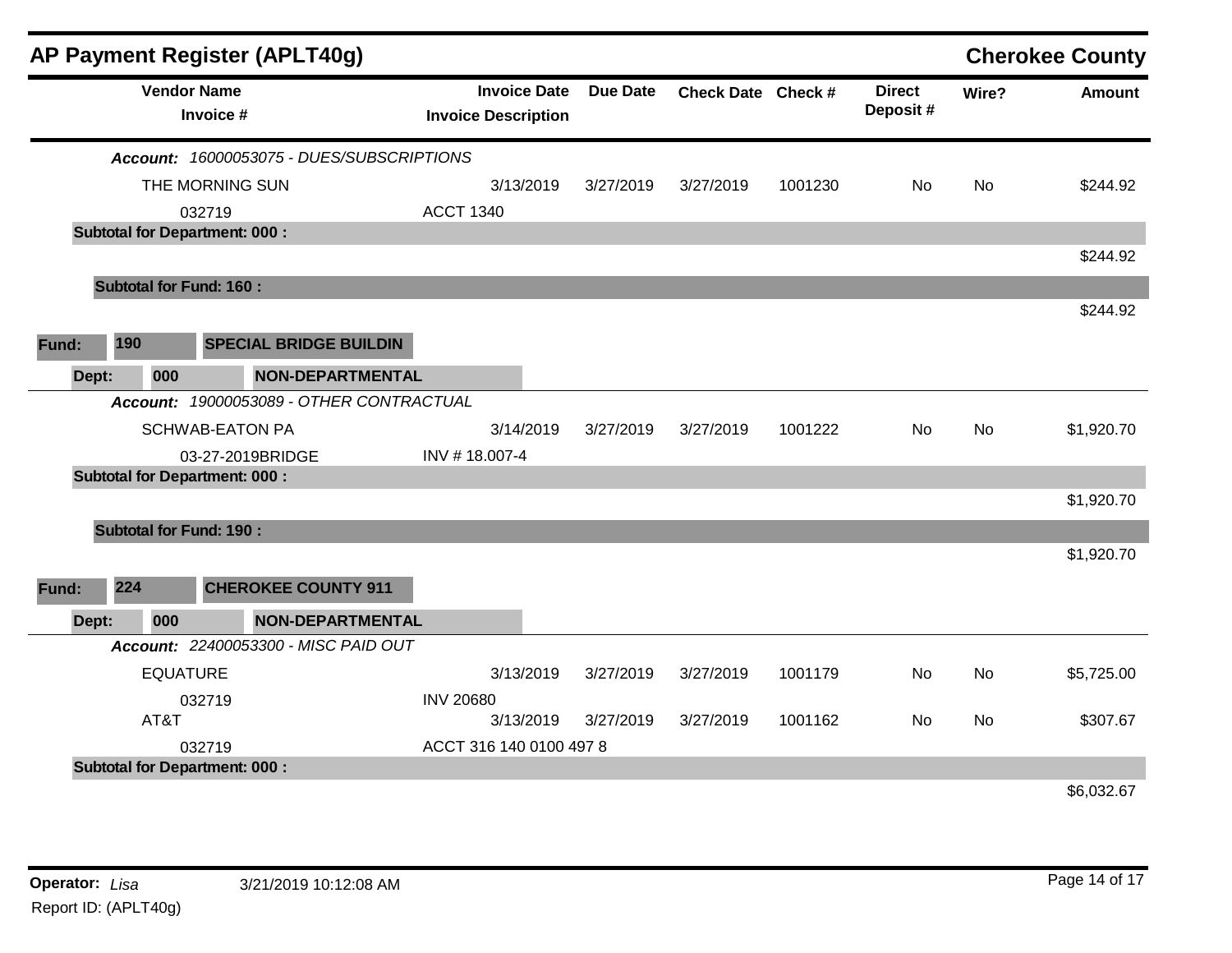|                |                                 |                                | <b>AP Payment Register (APLT40g)</b>              |                                  |                    |           |                           |       |               | <b>Cherokee County</b> |
|----------------|---------------------------------|--------------------------------|---------------------------------------------------|----------------------------------|--------------------|-----------|---------------------------|-------|---------------|------------------------|
|                | <b>Vendor Name</b><br>Invoice # |                                | <b>Invoice Date</b><br><b>Invoice Description</b> | <b>Due Date</b>                  | Check Date Check # |           | <b>Direct</b><br>Deposit# | Wire? | <b>Amount</b> |                        |
|                |                                 | <b>Subtotal for Fund: 224:</b> |                                                   |                                  |                    |           |                           |       |               | \$6,032.67             |
| Fund:          | 230                             |                                | <b>APPRAISER COSTS</b>                            |                                  |                    |           |                           |       |               |                        |
| Dept:          |                                 | 000                            | <b>NON-DEPARTMENTAL</b>                           |                                  |                    |           |                           |       |               |                        |
|                |                                 |                                | Account: 23000053088 - PROFESSIONAL DEVELOPMENT   |                                  |                    |           |                           |       |               |                        |
|                |                                 |                                | COMPUTER INFORMATION CONCEPTS                     | 3/13/2019                        | 3/27/2019          | 3/27/2019 | 1001172                   | No    | <b>No</b>     | \$1,256.03             |
|                |                                 |                                | 032719                                            | <b>INV PSI28569</b>              |                    |           |                           |       |               |                        |
|                |                                 |                                | KANSAS CO APPRAISERS ASSOC                        | 3/13/2019                        | 3/27/2019          | 3/27/2019 | 1001195                   | No.   | No            | \$255.00               |
|                |                                 |                                | 032719<br>KANSAS CO APPRAISERS ASSOC              | INV 436, 442<br>3/13/2019        | 3/27/2019          | 3/27/2019 | 1001195                   | No    | <b>No</b>     | \$255.00               |
|                |                                 |                                | 032719                                            | INV 436, 442                     |                    |           |                           |       |               |                        |
|                |                                 |                                | <b>Subtotal for Department: 000:</b>              |                                  |                    |           |                           |       |               |                        |
|                |                                 |                                |                                                   |                                  |                    |           |                           |       |               | \$1,766.03             |
|                |                                 | <b>Subtotal for Fund: 230:</b> |                                                   |                                  |                    |           |                           |       |               |                        |
|                |                                 |                                |                                                   |                                  |                    |           |                           |       |               | \$1,766.03             |
| Fund:          | 260                             |                                | <b>EMPLOYEE BENEFITS</b>                          |                                  |                    |           |                           |       |               |                        |
| Dept:          |                                 | 000                            | <b>NON-DEPARTMENTAL</b>                           |                                  |                    |           |                           |       |               |                        |
|                |                                 |                                | Account: 26000053215 - MERITAIN HEALTH            |                                  |                    |           |                           |       |               |                        |
|                |                                 |                                | <b>MERITAIN HEALTH</b>                            | 3/21/2019                        | 3/27/2019          | 3/27/2019 | 1001209                   | No    | No            | \$56,614.72            |
|                |                                 |                                | 032719                                            | GROUP 02438, CHEROKEE CO., APRIL |                    |           |                           |       |               |                        |
|                |                                 |                                | <b>Subtotal for Department: 000:</b>              |                                  |                    |           |                           |       |               |                        |
|                |                                 |                                |                                                   |                                  |                    |           |                           |       |               | \$56,614.72            |
|                |                                 | <b>Subtotal for Fund: 260:</b> |                                                   |                                  |                    |           |                           |       |               | \$56,614.72            |
|                |                                 |                                |                                                   |                                  |                    |           |                           |       |               |                        |
| Fund:          | 300                             |                                | <b>SERVICE FOR ELDERLY</b>                        |                                  |                    |           |                           |       |               |                        |
| Dept:          |                                 | 000                            | <b>NON-DEPARTMENTAL</b>                           |                                  |                    |           |                           |       |               |                        |
| Operator: Lisa |                                 |                                | 3/21/2019 10:12:08 AM                             |                                  |                    |           |                           |       |               | Page 15 of 17          |

Report ID: (APLT40g)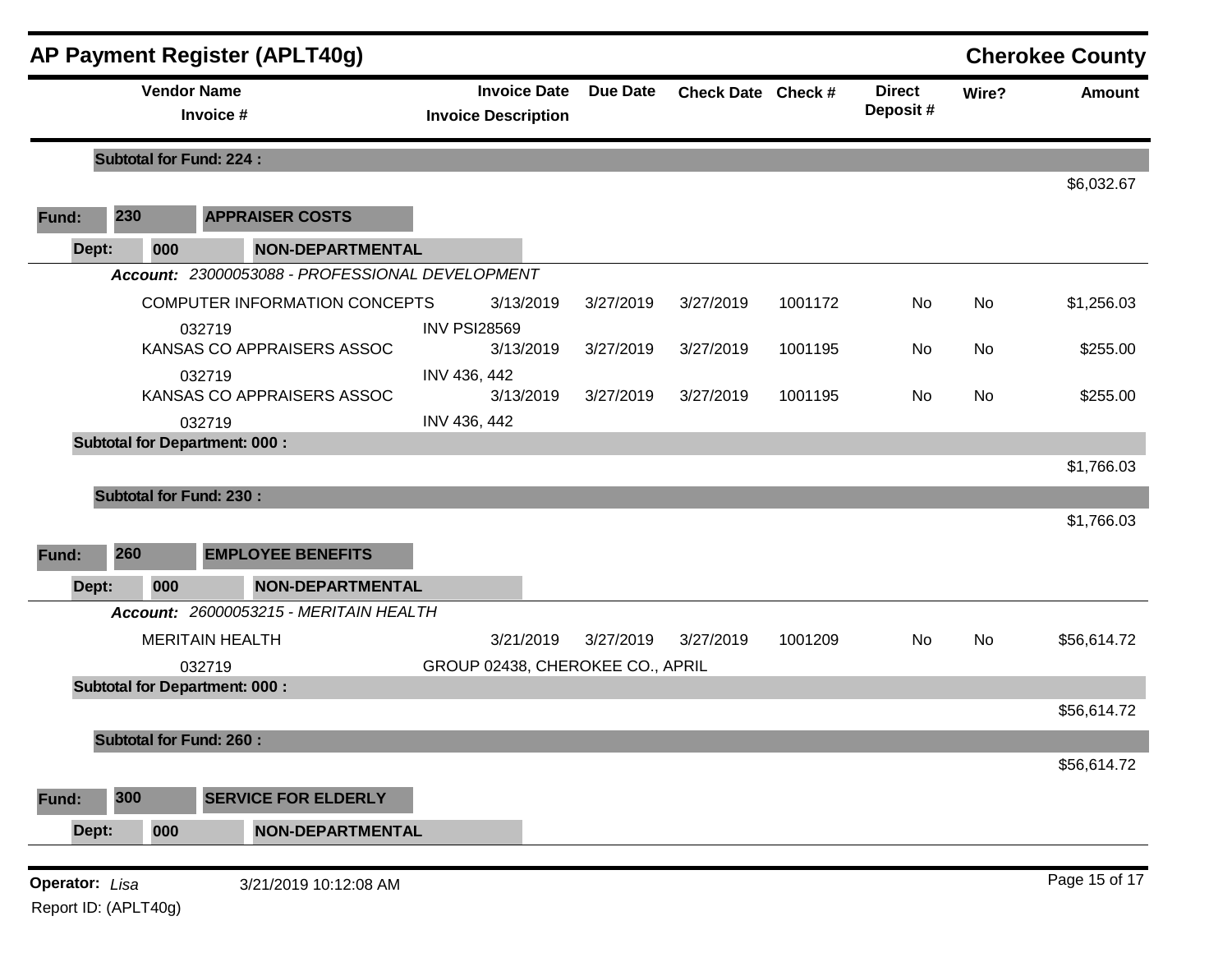| <b>AP Payment Register (APLT40g)</b> |                                              |                                                   |                 |                    |         |                                   |           | <b>Cherokee County</b>                   |
|--------------------------------------|----------------------------------------------|---------------------------------------------------|-----------------|--------------------|---------|-----------------------------------|-----------|------------------------------------------|
| <b>Vendor Name</b><br>Invoice #      |                                              | <b>Invoice Date</b><br><b>Invoice Description</b> | <b>Due Date</b> | Check Date Check # |         | <b>Direct</b><br>Deposit#         | Wire?     | <b>Amount</b>                            |
|                                      | Account: 30000053072 - GAS, ELECTRIC, WATER  |                                                   |                 |                    |         |                                   |           |                                          |
|                                      | <b>KANSAS GAS SERVICE</b>                    | 3/19/2019                                         | 3/27/2019       | 3/27/2019          | 1001196 | No                                | <b>No</b> | \$220.25                                 |
| 032719 EL                            | Account: 30000053074 - TELEPHONE BILLS       | ACCT 510074383 1179346 45                         |                 |                    |         |                                   |           |                                          |
| <b>CENTURYLINK</b>                   |                                              | 3/13/2019                                         | 3/27/2019       | 3/27/2019          | 1001165 | No                                | <b>No</b> | \$88.01                                  |
| 032719                               |                                              | ACCT 313571296, 313355170                         |                 |                    |         |                                   |           |                                          |
| <b>CENTURYLINK</b>                   |                                              | 3/13/2019                                         | 3/27/2019       | 3/27/2019          | 1001165 | No                                | <b>No</b> | \$239.94                                 |
| 032719                               |                                              | ACCT 313571296, 313355170                         |                 |                    |         |                                   |           |                                          |
| <b>Subtotal for Department: 000:</b> |                                              |                                                   |                 |                    |         |                                   |           |                                          |
| 493<br><b>Fund:</b>                  | <b>DRUG FORFEITURE FUND</b>                  |                                                   |                 |                    |         |                                   |           | \$548.20                                 |
| Dept:<br>000                         | NON-DEPARTMENTAL                             |                                                   |                 |                    |         |                                   |           |                                          |
|                                      | Account: 49300053201 - DISBURSEMENT OF FUNDS |                                                   |                 |                    |         |                                   |           |                                          |
|                                      | ARMSCOR CARTRIDGE INCORPORATED               | 3/18/2019                                         | 3/27/2019       | 3/27/2019          | 1001161 | <b>No</b>                         | <b>No</b> | \$1,944.00                               |
| 032719                               |                                              | <b>INV 10111</b>                                  |                 |                    |         |                                   |           |                                          |
|                                      |                                              |                                                   |                 |                    |         |                                   |           |                                          |
| <b>Subtotal for Department: 000:</b> |                                              |                                                   |                 |                    |         |                                   |           |                                          |
|                                      |                                              |                                                   |                 |                    |         |                                   |           |                                          |
| <b>Subtotal for Fund: 493:</b>       |                                              |                                                   |                 |                    |         |                                   |           |                                          |
|                                      |                                              |                                                   |                 |                    |         |                                   |           |                                          |
|                                      |                                              |                                                   |                 |                    |         | Total for Bank 1 Account 1120298: |           | \$1,944.00<br>\$1,944.00<br>\$208,626.21 |